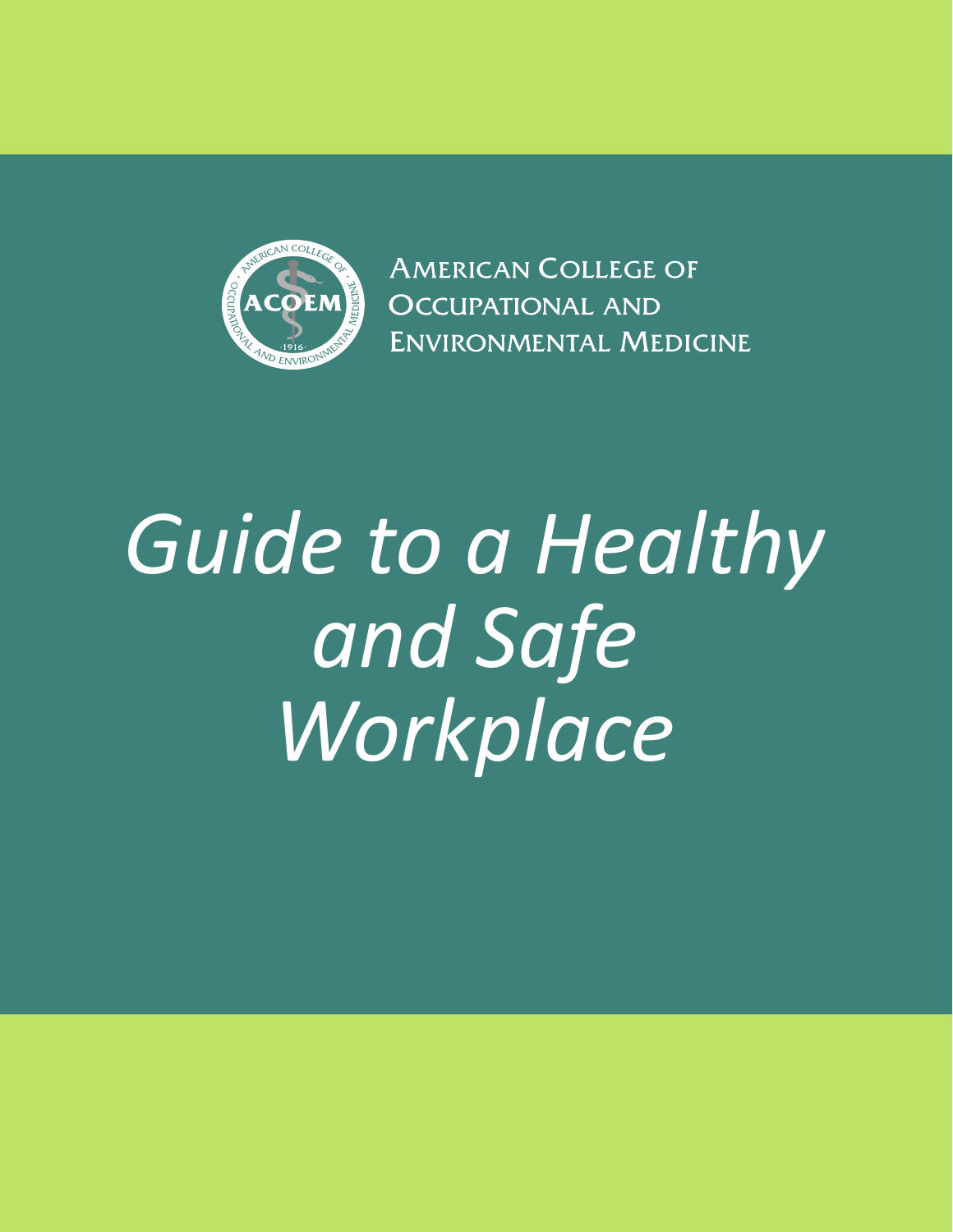# **ABOUT ACOEM**

Founded in 1916, the American College of Occupational and Environmental Medicine (ACOEM) is the nation's largest medical society dedicated to promoting the health of employees through preventive medicine, clinical care, research, and education. The College represents more than 4,000 physicians and other health care professionals specializing in the field of occupational and environmental medicine (OEM).

# **CONTACT INFORMATION**

American College of Occupational and Environmental Medicine 25 Northwest Point Blvd., Suite 700 Elk Grove Village, IL 60007 Telephone: 847/818-1800 E-mail: info@acoem.org Website: www.acoem.org

Copyright©2021 ACOEM. All rights reserved.



**AMERICAN COLLEGE OF OCCUPATIONAL AND ENVIRONMENTAL MEDICINE**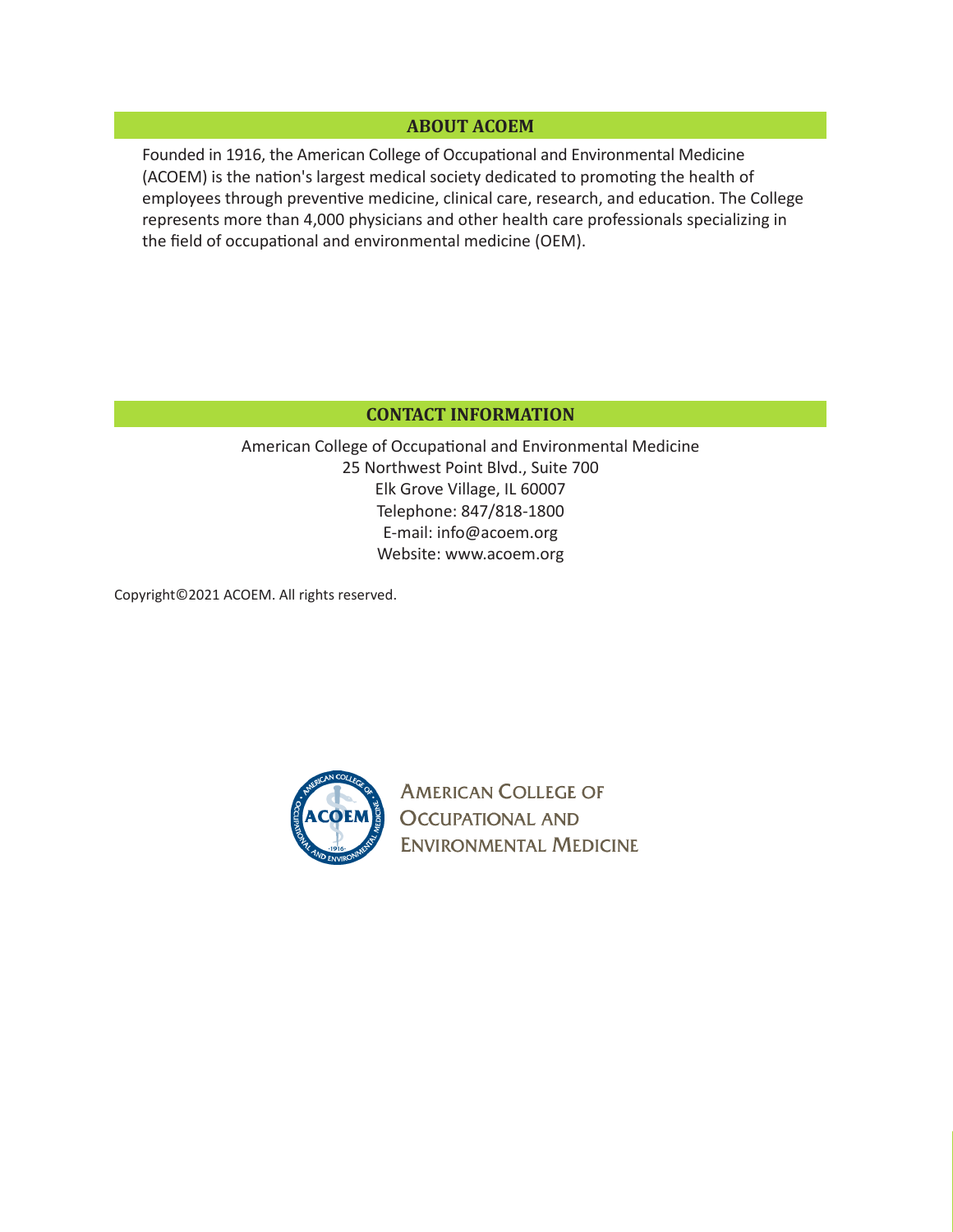# *GUIDE TO A HEALTHY AND SAFE WORKPLACE:* **TABLE OF CONTENTS**

| <b>1.0 ECONOMIC DIMENSION</b>                                                                                                       |  |  |  |
|-------------------------------------------------------------------------------------------------------------------------------------|--|--|--|
| <b>ACOEM</b> Standards and Examples                                                                                                 |  |  |  |
| <b>ACOEM Standards and Examples</b>                                                                                                 |  |  |  |
| <b>ACOEM</b> Standards and Examples                                                                                                 |  |  |  |
| <b>ACOEM</b> Standards and Examples                                                                                                 |  |  |  |
| <b>ACOEM</b> Standards and Examples                                                                                                 |  |  |  |
| <b>2.0 ENVIRONMENTAL DIMENSION</b>                                                                                                  |  |  |  |
| <b>ACOEM</b> Standards and Examples                                                                                                 |  |  |  |
| <b>ACOEM Standards and Examples</b>                                                                                                 |  |  |  |
| <b>ACOEM</b> Standards and Examples                                                                                                 |  |  |  |
| <b>ACOEM</b> Standards and Examples                                                                                                 |  |  |  |
| <b>ACOEM</b> Standards and Examples                                                                                                 |  |  |  |
| <b>ACOEM Standards and Examples</b>                                                                                                 |  |  |  |
| <b>ACOEM</b> Standards and Examples                                                                                                 |  |  |  |
| 3.0 SOCIAL DIMENSION                                                                                                                |  |  |  |
| <b>ACOEM</b> Standards and Examples                                                                                                 |  |  |  |
| <b>ACOEM Standards and Examples</b>                                                                                                 |  |  |  |
| <b>ACOEM Standards and Examples</b>                                                                                                 |  |  |  |
| <b>ACOEM Standards and Examples</b>                                                                                                 |  |  |  |
| 3.5 Health Promotion and Wellness Including Non-Occupational Injury and Illness Management19<br><b>ACOEM Standards and Examples</b> |  |  |  |

| ACOEM Standards and Examples |  |
|------------------------------|--|
|                              |  |
| ACOEM Standards and Examples |  |

**3.6 Health Benefits Management...................................................................................................................................21**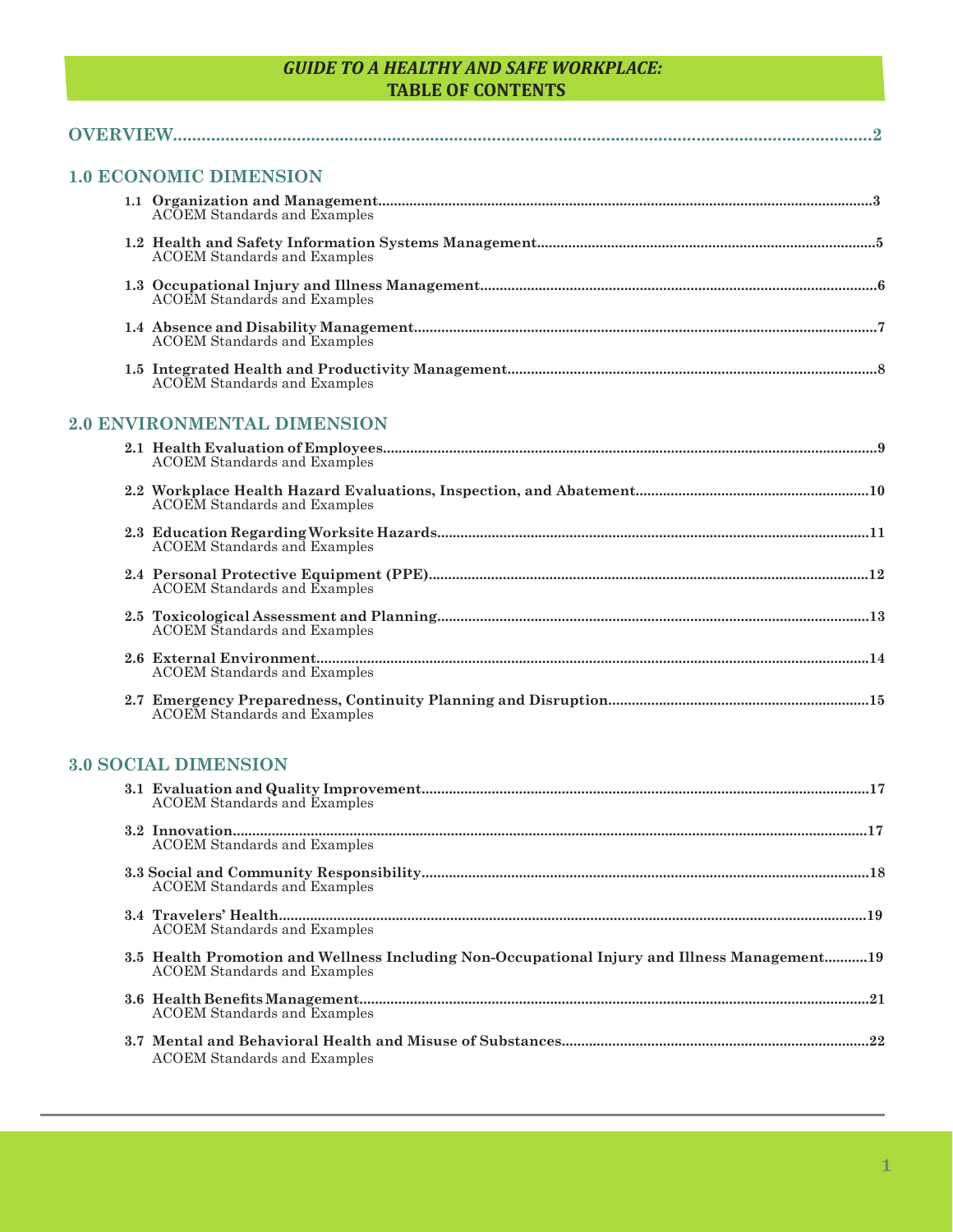

# **Overview**

The following *Guide to a Healthy and Safe Workplace* will steer your organization through all the components recommended by the American College of Occupational and Environmental Medicine (ACOEM) for excellence. If you are applying for the Excellence in Corporate Health Achievement Award (eCHAA), this *Guide* contains all the components you must address in your application. As you are considering implementing these programs, you may wish to use the "Roadmap to Excellence" below to help guide you. Excellence comes with maturity. You will note that the *Guide to a Healthy and Safe Workplace* is divided into three dimensions – 1) Economic Dimension; 2) Environmental Dimension; and 3) Social Dimension. Each dimension contains the ACOEM standards for the area and examples of how these standards have been interpreted and implemented. This Guide is based on ACOEM's Scope of Occupational and Environmental Medicine (see [https://acoem.org/acoem/media/News-Library/Scope-of-Occupational-and-Environmental-Health-Programs.](https://acoem.org/acoem/media/News-Library/Scope-of-Occupational-and-Environmental-Health-Programs.pdf) [pdf](https://acoem.org/acoem/media/News-Library/Scope-of-Occupational-and-Environmental-Health-Programs.pdf)). Examples of outcome measures and trends are provided in the *Guide*. However, these are just examples and are not intended to be all inclusive or required for any particular area.

The following checklist will act as a guide to help you include the right components for each standard. You will also note that the Roadmap to Excellence takes you through the maturity process that builds sustainability (see Levels of Maturity chart on page 3).

## **CHECKLIST**

- Programs exist
- Programs are well deployed
- Programs measured
- Trends tracked over time showing positive trends

# **ROADMAP TO EXCELLENCE**

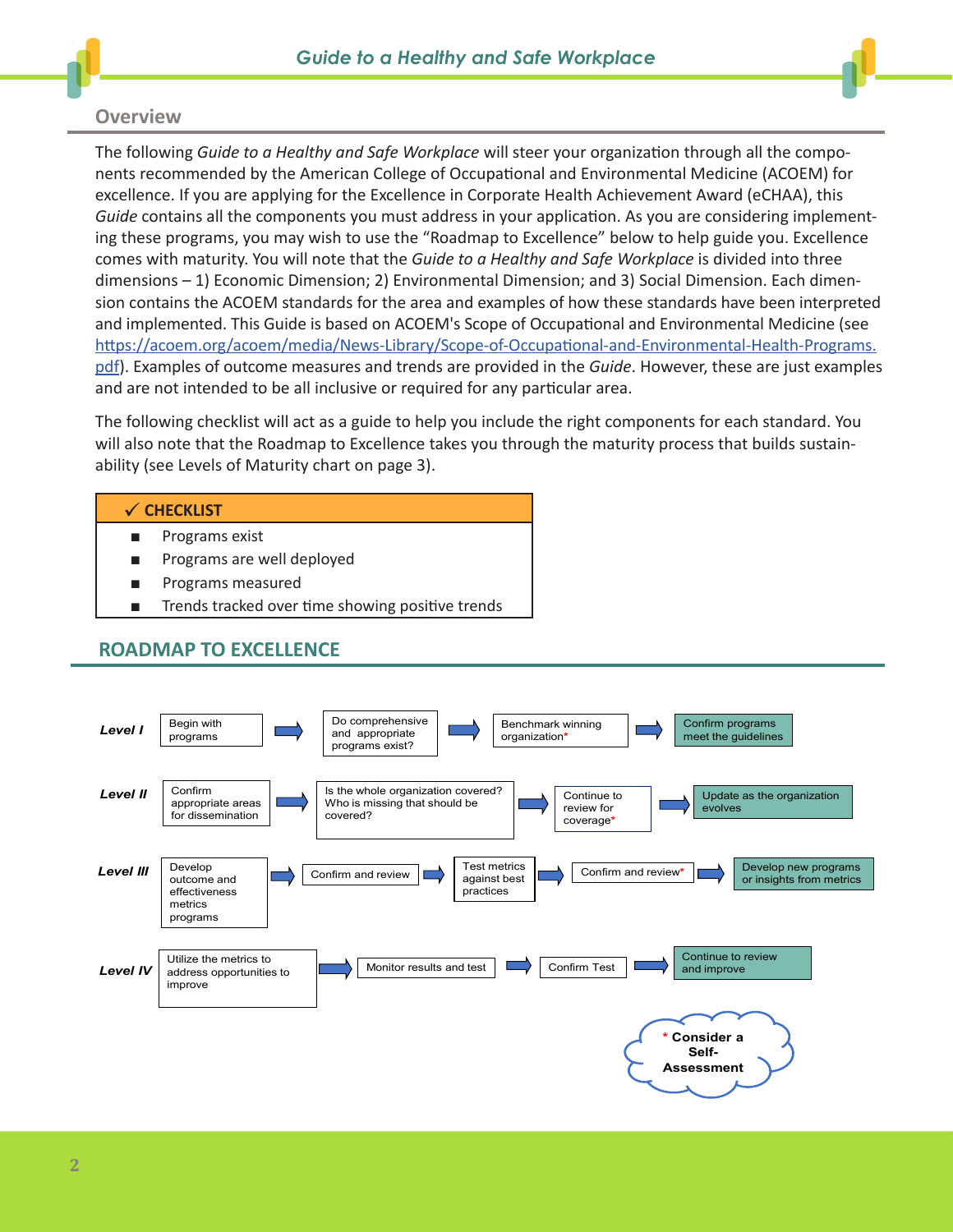

| $Level*$         | <b>Description</b>                                                                                                                                                                                                        | <b>Stage of Maturity</b> |
|------------------|---------------------------------------------------------------------------------------------------------------------------------------------------------------------------------------------------------------------------|--------------------------|
| Level I<br>30%   | Programs: Organization has evidence that appropriate programs exist in the category<br>indicated with emphasis on innovative programs and practices.                                                                      | Approach                 |
| Level II<br>20%  | Dissemination: Organization has evidence that the program exists and that it is well de-<br>ployed in all appropriate areas and departments of the organization.                                                          | Deployment               |
| Level III<br>20% | Outcome Measures: Organization has developed results measures for this category<br>and has begun to measure these results.                                                                                                | <b>Results</b>           |
| Level IV<br>30%  | Positive Outcomes: Organization has trend data of results measures showing reduction of<br>health risk, health-cost savings, or other positive impact on the business or reduction of<br>negative impact on the business. | Positive Trends          |

*\*Percentages relate to weight given to each standard in the application.*

*Throughout the following discussion, we use the terms OEM and OEH. OEM refers to physicians who have received training in occupational and environmental medicine (OEM), whether through an accredited residency program or advanced training in OEM coupled with work experience focused on workplace health, wellness, safety, and the environment. OEH refers to occupational and environmental health (OEH) professionals such as occupational health nurses, registered or licensed practical nurses, nurse practitioners, industrial hygienists, safety experts, and other health and safety personnel whose focus is workplace health, safety, and/or the environment.*

# **1.0 ECONOMIC DIMENSION**

As part of their commitment to the Economic Dimension, organizations need to demonstrate ongoing financial support for comprehensive integrated health and safety programming. This should include showing that they adequately fund budget lines for health and safety programs and providing sufficient training for these programs. Organizations should also have well-defined benchmarks in place for performance outcomes and can confirm employees are making progress in meeting such outcomes. Organizations need to demonstrate the broad economic benefit to society that derives from investment in the health of their employees and the communities in which they do business.

# **1.1 Organization and Management**

# *ACOEM Standards:*

Employers should assure that occupational medicine, industrial hygiene, safety, and environmental health professionals have input into the decision-making process related to health, safety, and environmental issues. In all settings, this requires close alliance between OEM physicians and OEH professionals, with all reporting to a level in the organization that will have a broad influence and global impact. OEM physicians and OEH professionals should work collaboratively to identify, design, and implement improvements to enhance health and productivity of the workforce, as well as maintain a safe workplace.

Health, safety, and environmental programs should assist in interpreting and developing pertinent regulations and guidelines for business, labor organizations, government agencies, and communities. Health, safety, and environmental programs are most effective when organizational support and commitment to the health, productivity, and safety of the workforce exists. Management must be willing to provide appropriate resources, encourage innovation, and support positive change. OEM physicians and OEH professionals must collaborate with management to meet the challenge of designing and disseminating cost-effective health, safety, and wellness programs to an increasingly diverse and aging population, often at widely dispersed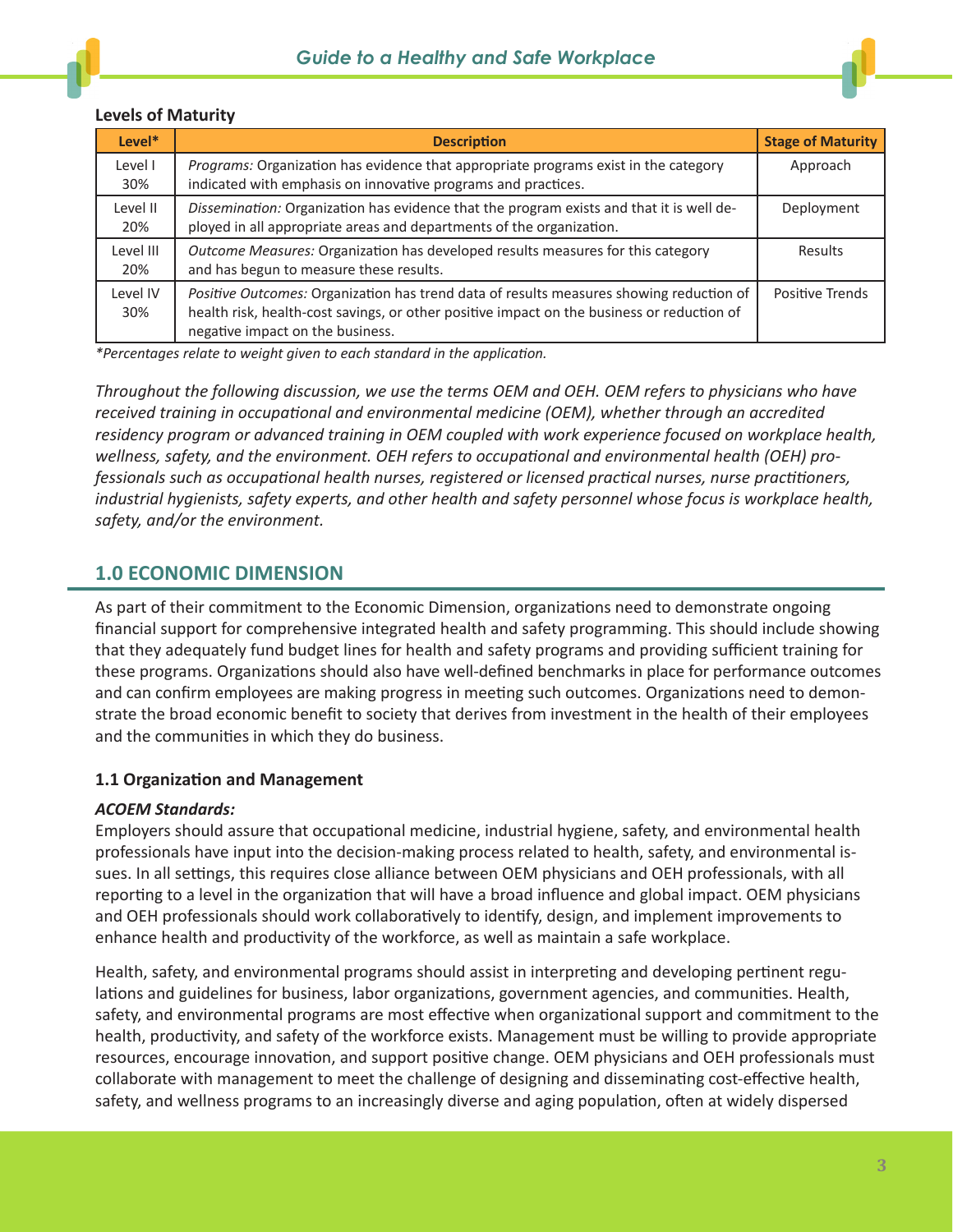national and international sites. Programs should set uniform standards of care and encourage best practices throughout the organization, including internationally. Managers should understand the value of workplace occupational and environmental health and safety and must be able to manage change in a constructive and positive manner.

## *Examples of Program Components, Processes, and Dissemination:*

- A system for managing employee safety and occupational health is clearly documented and communicated
- Measurable goals are defined for key occupational health, safety, and environmental programs
- Policies and procedures to ensure enforcement are reviewed and updated on a regular basis and disseminated throughout the organization
- Programs exist to address employee health and well-being with well-defined outcomes highlighting the return on investments for the programs
- Lines of authority, responsibility, and accountability are well defined
- Systematic, regular reviews with results provided to all health, safety, and environmental professionals
- Policies written and enforced that support ethical principles of ACOEM (see [https://acoem.org/about-ACOEM/Gover](https://acoem.org/about-ACOEM/Governance/Code-of-Ethics)[nance/Code-of-Ethics](https://acoem.org/about-ACOEM/Governance/Code-of-Ethics)) and other organizations, e.g., American Association of Occupational Health Nurses (AAOHN), American Industrial Hygiene Association (AIHA)
- Training available and encouraged to ensure that the health and safety staff is aware of the latest standards and guidelines
- Medical personnel encouraged and sponsored to be active in local medical societies and committees
- OEM physicians and OEH professionals systematically maintain awareness of legal and regulatory issues that may impact health programs
- Systems are in place to ensure applicable laws, regulations, and permit requirements are met
- Systematic program for planning with the input and alignment of all the health and medical disciplines
- Funding to ensure that typical as well as unusual/emergency safety and health expenditures are covered
- Health policies and legislation of concern to the organization are addressed by management and OEM physicians and OEH professionals with medical and health professionals providing appropriate expertise
- Management reviews the results of programs, including participation and achievement of goals, on a regular basis to ensure programs are on track or appropriate adjustments are made and supported
- Organization and the management are recognized as models of the practices that are being supported
- Leadership encourages benchmarking programs and results, in order to improve the overall health, safety and wellness of the workforce and the organization

- Frequency of leadership reviews scheduled and confirmed
- Number of programs introduced with specific goals that have been reviewed and approved
- Frequency of training, who is trained, and extent it is reviewed
- Level of funding provided to support health, safety, wellness, and environmental programs over time
- Number of programs that have been designed, delivered, and have demonstrated outcomes
- Number of benchmarking activities that were completed and results of these activities
- Participation of occupational health, medical, and safety professionals in external committees and activities
- External accreditation
- Staff turnover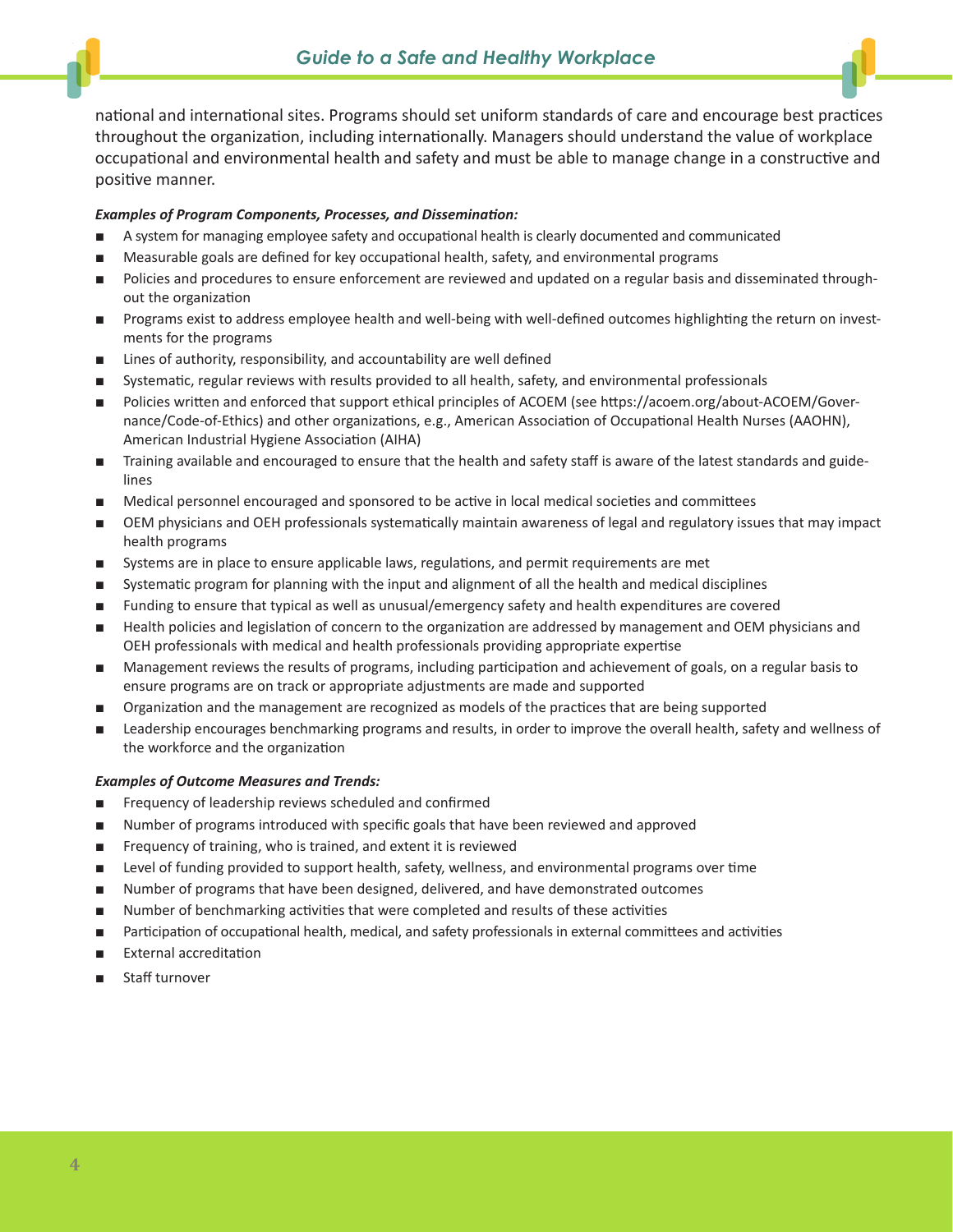

# **1.2 Health and Safety Information Systems Management**

## *ACOEM Standards:*

Effective health, safety, and environmental programs use information systems to promote employee health and safety. Occupational health information systems (OHIS) can and should be used for multiple reasons, including aggregate data collection and analysis, documentation of employee's medical surveillance, tracking medical appointments, delivery and documentation of training programs and health and wellness programs, communications between stakeholders, benefits education and tracking, and monitoring of chemical and other hazards. These systems help provide access to Safety Data Sheets, Occupational Safety and Health Administration (OSHA) accident and injury logs, research data, and updates to regulatory and governmental changes at the state and federal levels. These systems support statistical analysis and integrated case management and enable research of peer-reviewed literature and delivery of continuing professional education. OHIS are needed to generate metrics used to identify problems, track compliance, manage programs, and assure quality and effectiveness. These systems are also used to wisely allocate health resources. Health, safety and environmental programs must maintain occupational medical records on each employee, documenting the reasons for and results of all evaluations. Ideally these records should contain data sufficient to reproduce a chronology of the employee's medical history, workplace exposures, medical evaluations, illnesses, and injuries. As these systems provide powerful analytical tools, the organization must maintain appropriate control and meet all privacy requirements. Procedures must preserve confidentiality (see [https://acoem.org/acoem/](https://acoem.org/acoem/media/News-Library/Confidentiality-of-Medical-Information-in-Workplace.pdf) [media/News-Library/Confidentiality-of-Medical-Information-in-Workplace.pdf\)](https://acoem.org/acoem/media/News-Library/Confidentiality-of-Medical-Information-in-Workplace.pdf) of all health information and medical records while allowing access to those with a bona fide need to know. If records are computerized, their security must be assured and the information they contain kept confidential. OEM physicians and OEH professionals must remain informed on regulatory issues affecting medical records, such as the Health Insurance Portability and Accountability Act of 1996 (HIPAA), Americans with Disabilities Act (ADA), and Genetic Information Nondiscrimination Act (GINA) regulations.

## *Examples of Program Components, Processes, and Dissemination:*

- Health information is integrated with other information management tools to drive improvements in employee health, safety, quality, and efficiency
- Health information systems are developed in concert with other organizational initiatives such as business process re-engineering
- Implementation of multi-site data systems (in-house and vendor operated)
- Use of data for supporting financial impact of the health, safety, and wellness programs
- Electronic medical records management
- Data links between medical, industrial hygiene data, and job exposure information
- Medical decision support systems
- Health information systems support to audits and research
- Data protection protocols
- Communication of patient information between health care facilities
- Validation of and consistent metrics are across organizational lines

- Quality assurance issues identified by OHIS utilization, such as medication errors
- Quantitative data showing improvement in speed and accuracy of information
- Quantitative data showing return on investment of the technology to the organizational performance and productivity
- Examples of insights gained through analysis of data to help implementation of high-quality care in a more cost-effective manner
- Data demonstrating cost avoidance due to early data or more accurate data due to OHIS utilization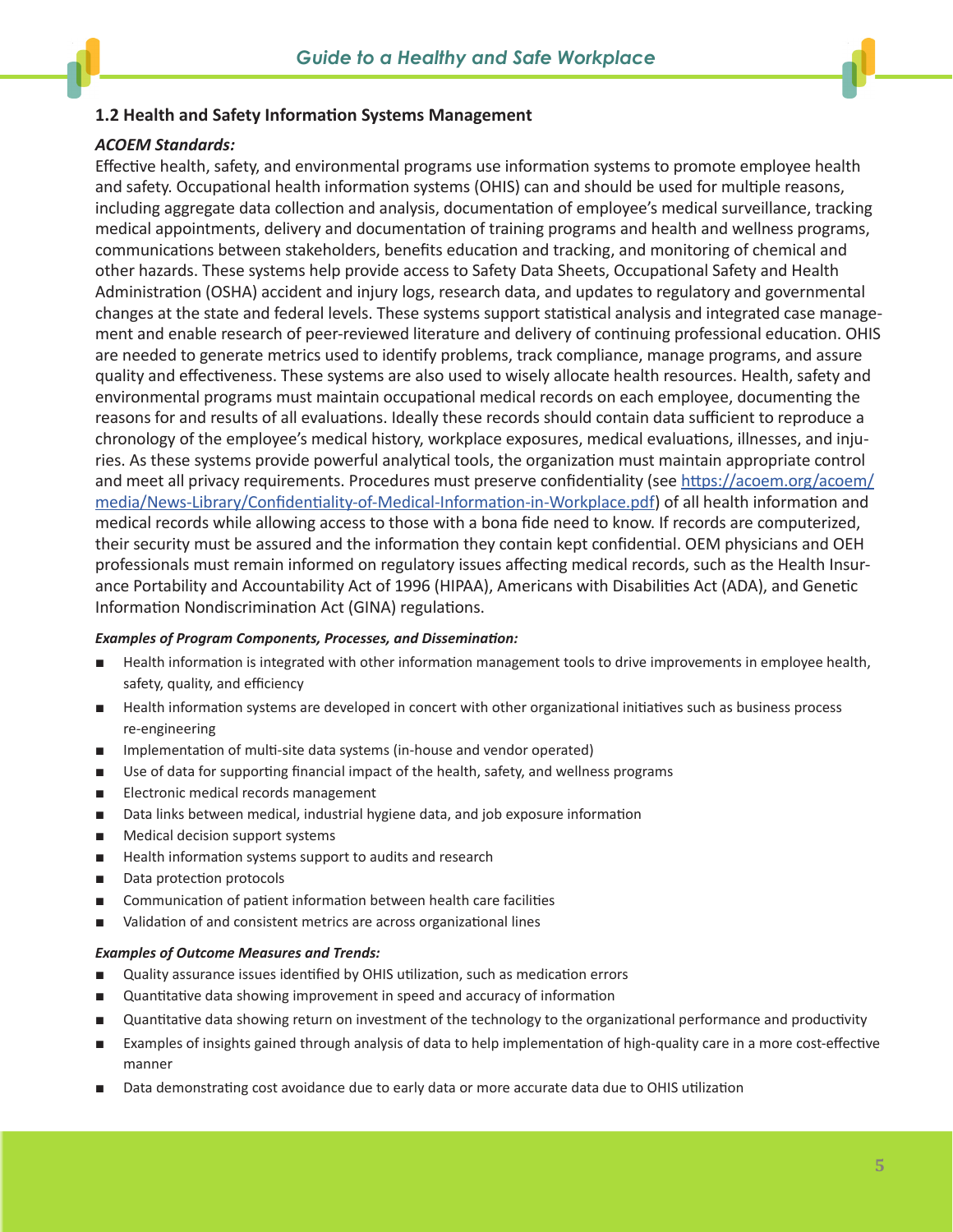- Impact of OHIS on administrative processes
- Systems reliability data
- Data on the response time for providing medical records
- Percentage of charts with signed consent forms
- Percentage of charts having allergy notations clearly visible
- Audit results for compliance to set regulatory criteria
- Percentage of compliance with HIPAA and other medical privacy laws

# **1.3 Occupational Injury and Illness Management**

## *ACOEM Standards:*

Occupational and environmental injuries and illnesses should be diagnosed and treated promptly. OEM physicians are best qualified to diagnose occupational illnesses and injuries because of their knowledge of the workplace and environment. OEM physicians and OEH professionals should objectively resolve issues about occupational causation of illness, be knowledgeable regarding available rehabilitation programs and facilities, and interact with program administrators as appropriate to facilitate post-illness or injury return to work based on familiarity with the worksite and input from supervisory/management personnel.

**Post-illness or injury, fitness-for-duty evaluations, and independent medical examinations – The health** status of the employee should be re-evaluated following prolonged absence from work due to illness or injury whenever there are concerns of ability to perform all job tasks, and for globally assessing the employee's allegations and claims. The goal is to assure that the individual has sufficiently recovered from the illness or injury to perform the job without undue risk of adverse health or safety effects to the individual or to others. It is important for OEM physicians and OEH professionals to be involved in return-to-work planning to help determine if the employee is able to return to restricted or full-time work on a temporary or permanent basis.

**Termination of assignment** – Health status may need evaluation when exposure ceases or employment terminates. The employee should be informed concerning health status and advised of any adverse health effects due to work or environmental exposures.

#### *Examples of Program Components, Processes and Dissemination:*

- Availability of appropriately trained and licensed health professionals to assess employee health status for prevention, early recognition, and treatment of illness and injury
- Appropriate policies and procedures for responding to and evaluating occupational illnesses or injuries
- Approved (and signed) treatment protocols that conform to ACOEM's *Occupational Medicine Practice Guidelines* (see [www.mdguidelines.com\)](http://www.mdguidelines.com) or other practice guidelines
- Procedures to ensure the proper reporting of cases identified as work related
- Operational first-responder teams
- Patient instructions and education for work-related injury or illness
- If off-site services, the quality assurance provided to managers of all off-site services
- Procedures for follow-up and reporting of relevant inspections by regulatory agencies
- Improvement of new cases of work-related injuries (e.g., noise-induced hearing loss)
- Improvement in number of employees with abnormal biological monitoring results (e.g., blood lead)
- Medical personnel involved in job assessment to establish functional requirements
- Benchmarked guidelines used for comparisons on disability duration
- Protocol for dissemination of program offerings to all applicable employees and locations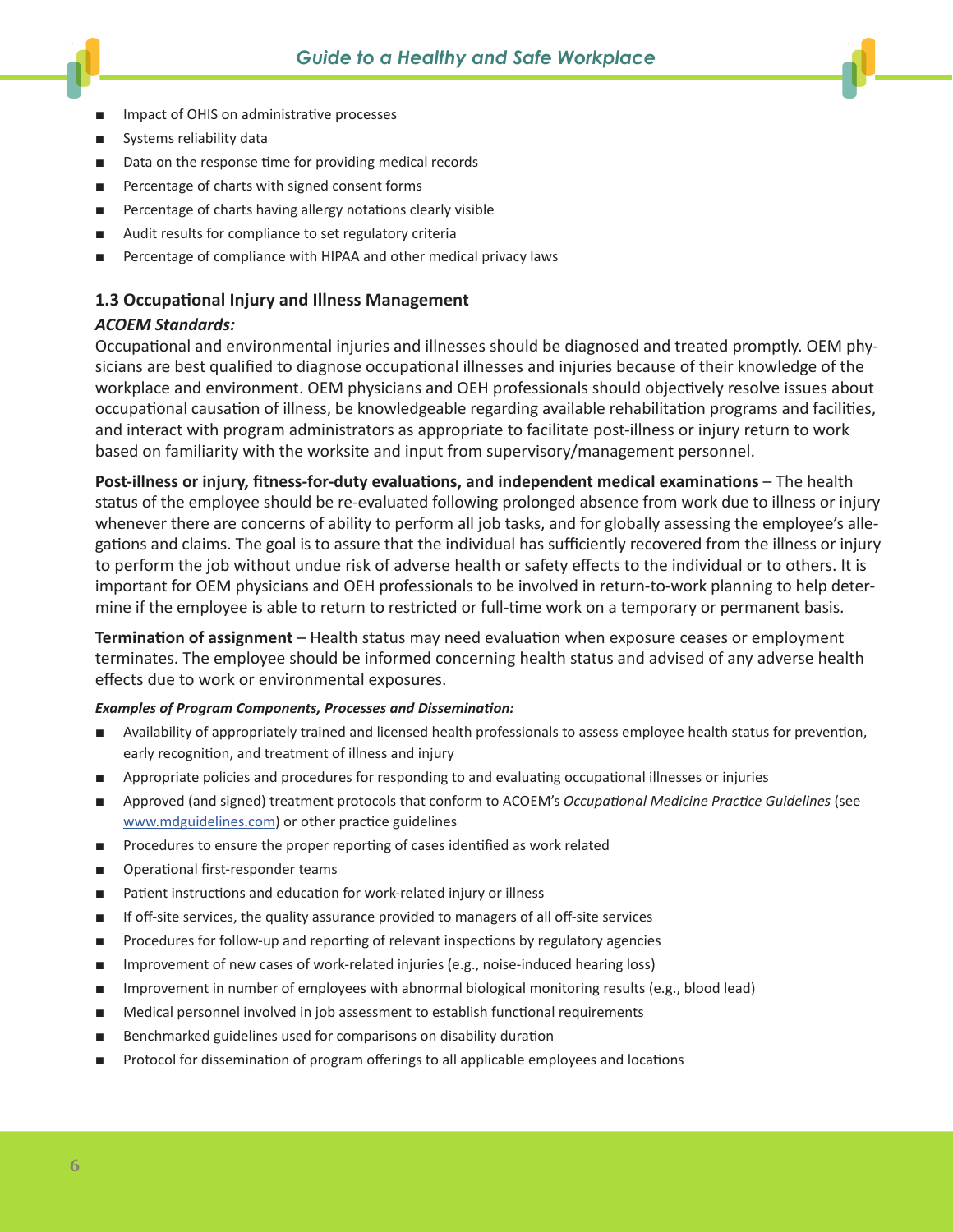#### *Examples of Outcome Measures and Trends:*

- Results of emergency response system/provider interfaces
- Quantification and records of relevant inspections by regulatory agencies
- Injury or illness rates (e.g., OSHA 300 log)
- Lost work time
- Rate of injury and illness cases involving days away from work due to overexertion or repetitive motion
- Percent compliance with ACOEM's *Occupational Medicine Practice Guidelines* (see [www.mdguidelines.com\)](http://www.mdguidelines.com) for treatment of workplace illness and injury
- Rates of occupational environmental illnesses and injuries over time with evidence of actions taken to improve results
- Number of work-related injuries/illnesses resulting in medical treatment, lost time from work, restricted work activity, or death compared to targets of *Healthy People 2020* (see <https://www.healthypeople.gov/>)
- Percent of eligible employees and locations receiving programs

## **1.4 Absence and Disability Management**

#### *ACOEM Standards:*

Disability management programs (see [https://acoem.org/acoem/media/News-Library/Preventing\\_Needless\\_](https://acoem.org/acoem/media/News-Library/Preventing_Needless_Work_Disability_by_Helping.pdf) [Work\\_Disability\\_by\\_Helping.pdf\)](https://acoem.org/acoem/media/News-Library/Preventing_Needless_Work_Disability_by_Helping.pdf) assess reasons for employees' poor performance or absence from work due to illness or injury and determine when individuals are well enough to return to work safely. Closely related is the primary role of evaluating illness conditions that render work unsafe and require job accommodations. Frequently, the workplace can be used for rehabilitating employees, especially where selective work can be provided on a temporary, limited basis. Disability management is expanding to identify individuals and employee populations who are at increased risk of poor performance because of health issues and to find positive means to enhance health and productivity in the workforce.

#### *Examples of Program Components, Processes, Dissemination:*

- Written absence/disability management/Family Medical Leave Act (FMLA) policies and procedures including a comprehensive return-to-work (RTW) program supported by supervisors
- Reasonable and timely access to follow-up medical care
- Active case management of absenteeism and disabilities consistent with the organization's policy and stewarded to facilitate employees' optimal and timely return to health and to work
- Medical practice guidelines used for the most common causes of illness (e.g., ACOEM *Practice Guidelines -* see [www.](http://www.mdguidelines.com) [mdguidelines.com\)](http://www.mdguidelines.com)
- Transitional jobs available for temporary assignment
- Access to appropriate ACOEM consensus/guideline statements on return-to-work (see [https://acoem.org/acoem/media/](https://acoem.org/acoem/media/PDF-Library/Public_Affairs/Policies_And_Position_Statements/Guidelines/Position_Statements/The_Personal_Physician_s_Role_in_Helping_Patients-21.pdf) [PDF-Library/Public\\_Affairs/Policies\\_And\\_Position\\_Statements/Guidelines/Position\\_Statements/The\\_Personal\\_Physi](https://acoem.org/acoem/media/PDF-Library/Public_Affairs/Policies_And_Position_Statements/Guidelines/Position_Statements/The_Personal_Physician_s_Role_in_Helping_Patients-21.pdf)cian s Role in Helping Patients-21.pdf)
- Integration of systems/processes to include community providers
- Functional job descriptions to facilitate effective return-to-work programs
- Protocol for dissemination of program offerings to all applicable employees and locations

- Rate of injury and illness cases involving days away from work due to overexertion or repetitive motion
- Number of days absent from work or with restricted/modified duty
- Number of work days missed due to specific chronic conditions (e.g., depression, diabetes)
- Disability management cost savings (e.g., from case management)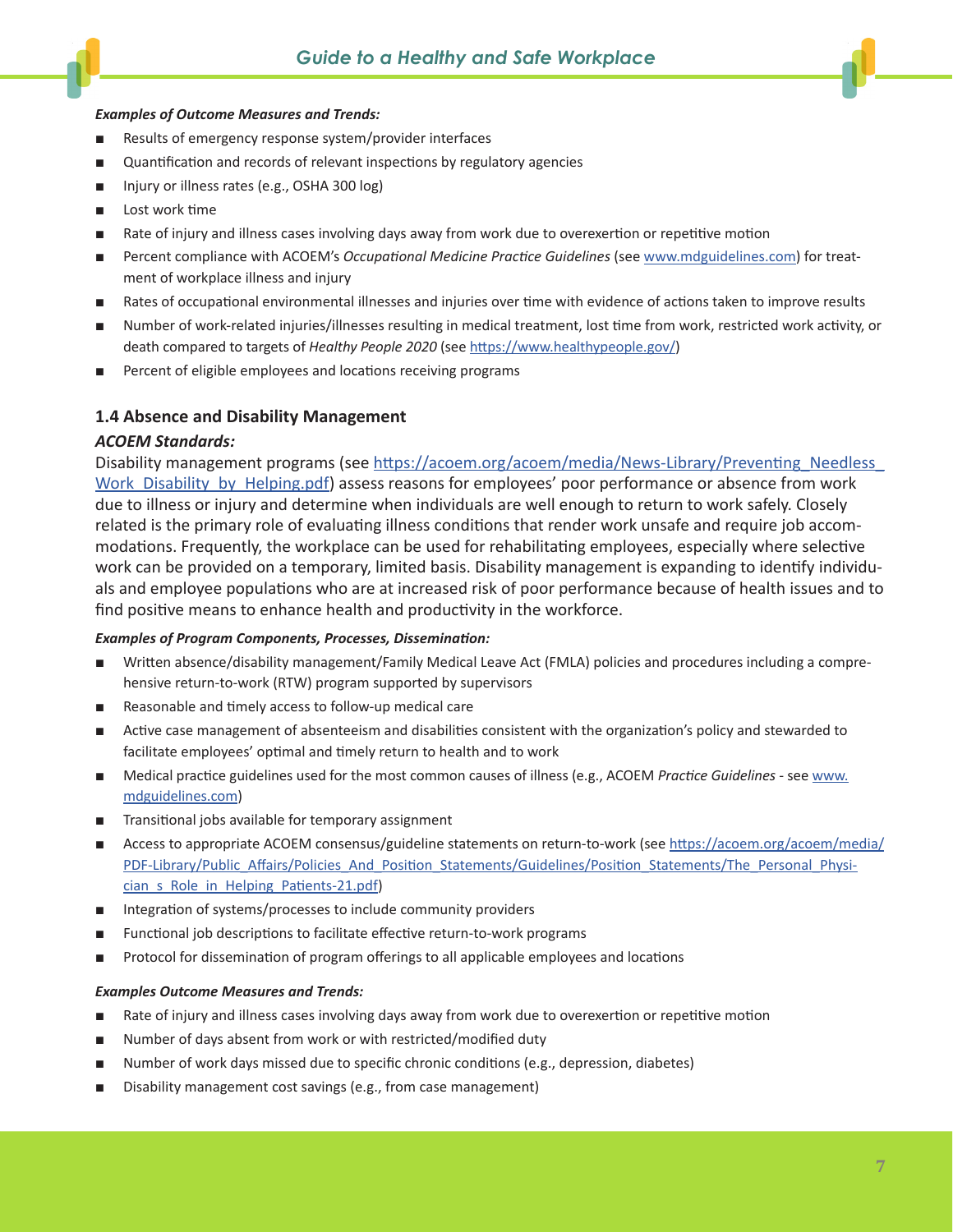- Comparison of actual lost work time and disability duration vs. published benchmarks/guidelines (e.g., percentage of those who after a heart attack received beta blockers or diabetics who receive yearly hemoglobin A1C determinations)
- Evidence of monitoring quality of care (e.g., percentage of those, who after a heart attack received beta blockers or diabetics who receive yearly hemoglobin A1C determinations)
- Early return-to-work trends
- Utilization of return-to-work programs and number of employees with restrictions returned to the workplace through structured return-to-work programs
- Re-injury rates
- Vocational rehabilitation utilization and return-to-work after rehabilitation therapy
- Patient satisfaction rates
- Percentage of those with disabilities who return to work (pre-injury or another job)
- Percentage of compliance with ACOEM *Practice Guidelines* (see [www.mdguidelines.com\)](http://www.mdguidelines.com)
- Permanent disability levels and rates
- Occupational disability retirement awards (reduction over time)
- Litigation rates and employees' compensation claims/costs
- Percent of eligible employees and locations receiving programs

## **1.5 Integrated Health and Productivity Management**

## *ACOEM Standards:*

Integrated health and productivity management (see [https://acoem.org/acoem/media/News-Library/](https://acoem.org/acoem/media/News-Library/Integrating-Hlth-Safety-in-Workplace.pdf) [Integrating-Hlth-Safety-in-Workplace.pdf](https://acoem.org/acoem/media/News-Library/Integrating-Hlth-Safety-in-Workplace.pdf)) measures the link between employee health and productivity and directs employer investments into interventions that improve health and organizational performance. With this approach, managing the health of a population is incorporated as an important component in the organization's business strategy. Organizational resources are aligned to support an integrated approach to strategically investing in employee health and performance. Efforts are made to quantify the total economic impact of health, including direct medical and pharmacy costs of health care as well as indirect productivity-related costs such as absenteeism and presenteeism (present at work but limited in some aspect of job performance by health problems). Health interventions are chosen and evaluated to maximize positive impact on health, attendance, and productivity. For the individual, injury or illness impacts on all aspects of life – at home and at work. Implementation of a strategy that promotes employee health and quality of life is essential to the employee's overall well-being. For employers, this approach is also beneficial as a cost-effective means of reducing health care expenditures, improving organization productivity and human capital management, promoting employee retention, lowering retraining and replacement costs, and enhancing organization culture.

#### *Examples of Program Components, Processes, Dissemination:*

- Analysis of health status and health needs of the population number of employees with chronic conditions that affect performance (e.g., asthma and arthritis are analyzed for management and improvement)
- Number and rate of employees with disabilities are analyzed for management and improvement
- Health programs, interventions, and benefits are selected to optimize return on investment (ROI) for health, attendance, and productivity
- An integrated health and productivity management approach links multiple departments via committees, shared data, and program development plans
- Strategies and interventions engage effective disease management, health management, and quality care
- Preventive strategies and interventions focus on enhancing health and productivity of the workforce in alignment with business strategies and appropriate for the organization's workforce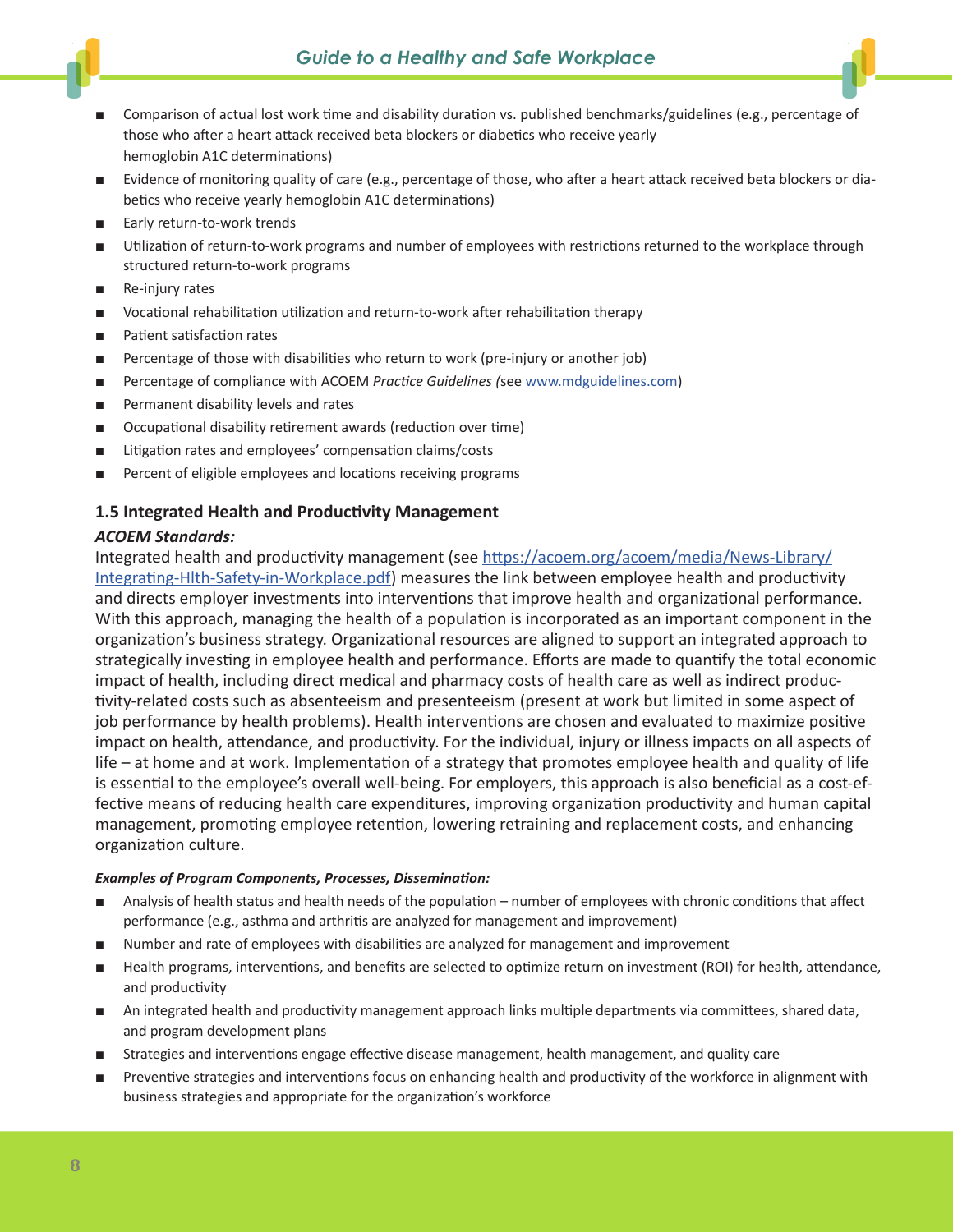- Work environments are designed to optimize balance of health and human performance of the workplace
- Organization policies demonstrate commitment to employee health, well-being, human performance, and productivity
- Protocol for dissemination of program offerings to all applicable employees and locations

## *Examples of Outcome Measures and Trends:*

- Measurement of productivity (e.g., absenteeism, presenteeism, direct and indirect health care costs)
- Impact of health status on absenteeism, presenteeism, disability, turnover, and work performance
- Number of different employee assistance programs offered
- Indices of employee satisfaction and organizational climate surveys
- Calculation of cost/benefit analyses or return on investment (ROI) and value of investment (VOI)
- Clinical and financial measures with evidence of action to correct gaps from evidence-based prevention and treatment quality-of-care criteria
- Demonstrated impact of improvements in health care upon workplace health-related productivity
- Quantify the total economic impact of health, including direct medical and pharmacy costs and indirect costs such as absenteeism and presenteeism
- Percent of eligible employees and locations receiving programs
- Demonstrated integration of health and safety activities

# **SECTION 2.0 ENVIRONMENTAL DIMENSION**

As a part of their commitment to the Environmental Dimension, organizations need to show organization-wide responsiveness to a well-defined set of environmental metrics. This should include reporting their rates of occupational and environmental illnesses and injuries over time with evidence of actions taken to improve results. Organizations are required to show evidence of strict adherence to procedures for follow up and response to environmental hazards and reporting of relevant environmental inspections by regulatory agencies.

## **2.1 Health Evaluation of Employees**

## *ACOEM Standards:*

Appropriate health evaluations should be performed, and employees should be fully informed of the results of each health evaluation, whether normal or if variations are detected. Those performing health evaluations must be familiar with the workplace, understand any potential hazards, and have access to employee job descriptions. Arrangements for care should be made when appropriate including to the employee's private physician. Follow-up information should be received and documented, and appropriate action taken. Evaluations should be carried out on the following occasions:

**Pre-assignment/pre-placement** – Health status, both physical and emotional, should be assessed before making recommendations regarding the assignment of an applicant or current employee to a job to assure that the individual can perform the essential job functions safely and without endangering the safety of others. This recommendation shall be based on any or all of the following:

- Complete medical history
- Occupational history (complete work history) including past job exposures
- Assessment of the organs or systems likely to be affected by the assignment
- Evaluation of the job description and demands to which assignment is being considered
- Compliance with federal, state, and local laws and regulations including GINA regulations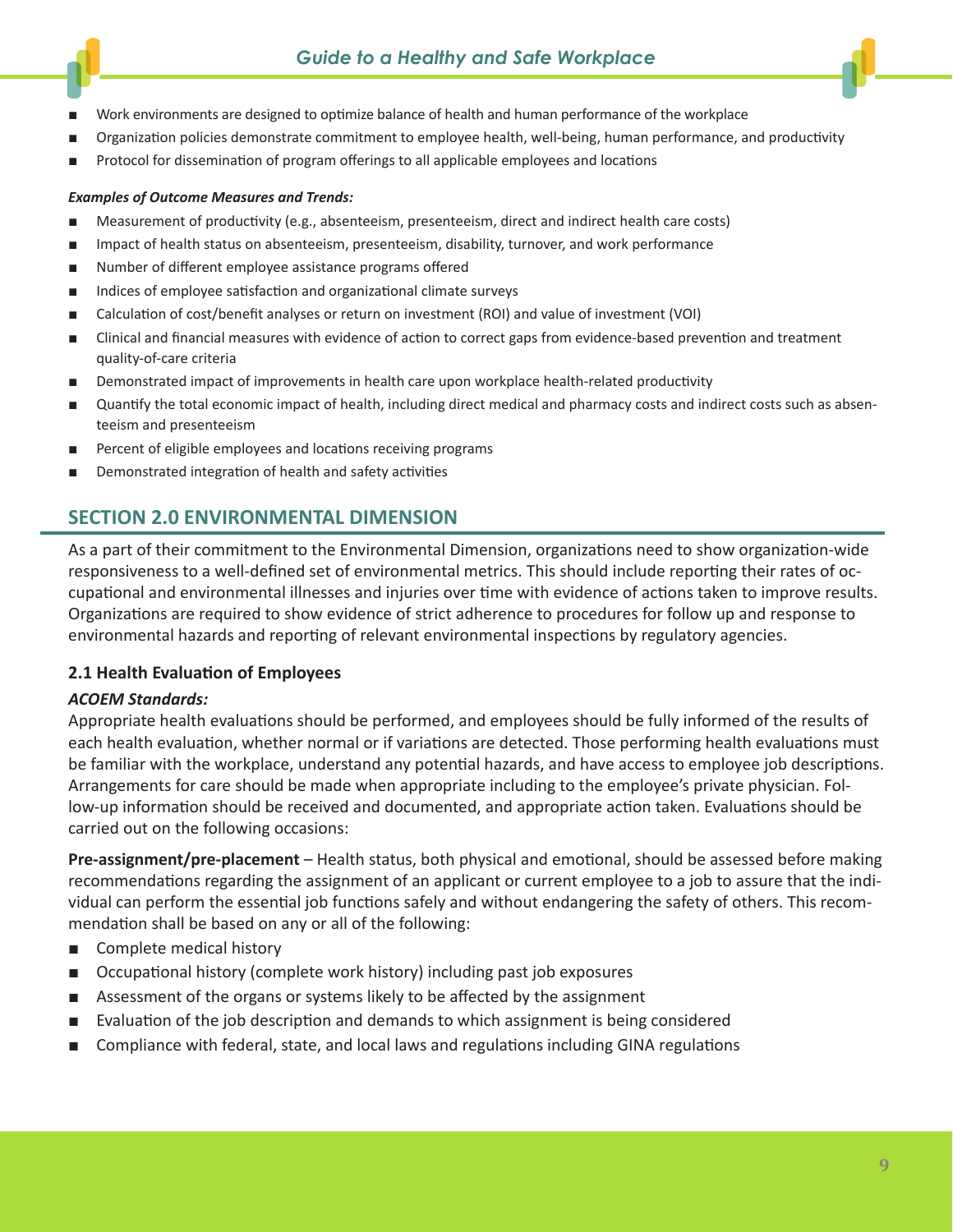

**Medical surveillance** – The health status of the employee should be reviewed periodically when there is a possibility that workplace exposures or job activities (including organizational stress factors) could have an adverse health effect. Medical surveillance of employees may be required by an employer or regulatory agency directive because of potential exposure to hazards in the work environment. Certification examinations such as Federal Aviation Administration (FAA) or U.S. Department of Transportation (DOT) for commercial motor vehicle drivers may also be required. OEM physicians and/or OEH professionals should be involved in defining and developing medical surveillance programs that identify early signs of potential hazard exposure and thus protect employees.

**Infection control** – OEM physicians and OEH professionals are sometimes involved in screening for infectious diseases that may spread at the workplace during an epidemic or pandemic. For those organizations with health clinics or who offer on-site flu vaccine programs and health screenings, programs should be in place for infection control and prevention of the transmission of bloodborne pathogens. Appropriate infection control procedures should be implemented during an epidemic or pandemic.

## *Example of Program Components, Processes, and Dissemination:*

- Appropriate written and authorized policies and procedures
- Programs and procedures to assure relevant medical surveillance inspections are done as required by regulatory agencies
- List of health evaluations available that meet regulatory and organization requirements
- Scheduling systems in place to track and identify employees who need examinations
- Written job clearance, certification, or report of examination outcome
- Employee and supervisor notification of evaluations requiring changes in job function, workplace practices, or other environmental factors
- Policy for obtaining employee permission to release information to their personal physicians
- Infection control procedures clearly communicated to all OEM physicians and OEH professionals
- Periodic review of bloodborne pathogen protocols
- Protocol for dissemination of program offerings to all applicable employees and locations

#### *Examples of Outcome Measures and Trends:*

- Participation rates for evaluations (e.g., documented by periodic random chart audits) charted over time
- Record of relevant medical surveillance inspections as required by regulatory agencies
- Reports of biological monitoring and other health evaluation results
- Compliance with bloodborne pathogen standards
- Prevalence rates for needle sticks
- Compliance with appropriate infection control standards
- No-show and missed appointment rates for health and safety screenings/monitoring
- Satisfaction survey results by users of services and by management
- Medical quality audit results and percentage of corrective actions
- Compliance with technician training requirements (e.g., audiometry, pulmonary function, EKGs), calibration of equipment, testing procedures, and interpretation parameters
- Percent of eligible employees and locations receiving programs
- Percent of participation in medical surveillance or health examinations

# **2.2 Workplace Health Hazard Evaluations, Inspection and Abatement**

## *ACOEM Standards:*

OEM physicians and OEH professionals should routinely inspect and evaluate the workplace to identify potential health and safety hazards and sub-optimal work practices. OEM physicians and OEH professionals should be familiar with the working environment; employee tasks/job descriptions; potential chemical, physical, and biological agent exposures; and mental stresses that may result from these jobs via qualitative and/or quantitative assessments.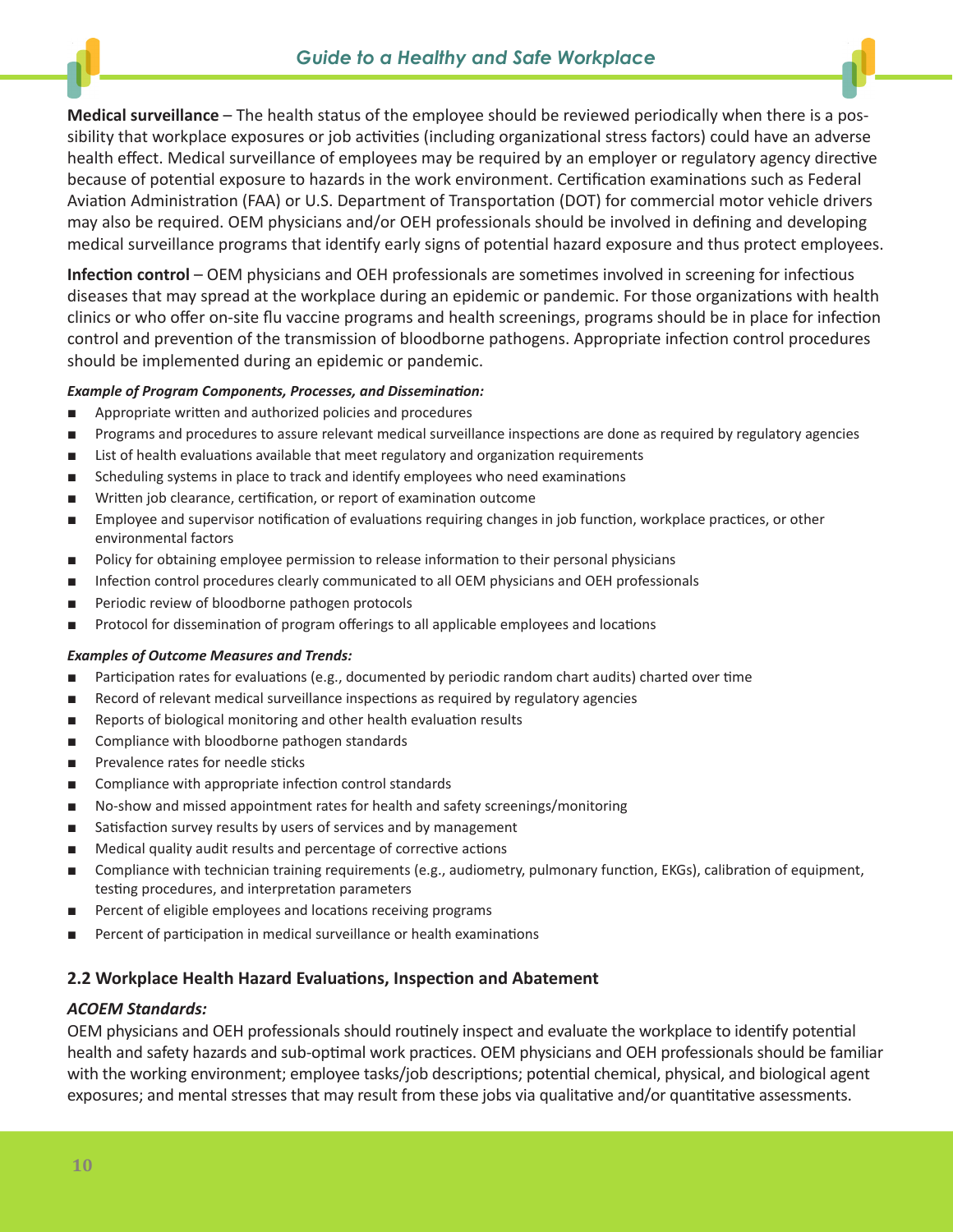#### *Examples of Program Components, Processes, and Dissemination:*

- Written policies and procedures
- Systematic process for analyzing the underlying root causes of environmental accidents/incidents and recommending preventive measures to minimize or eliminate in the future
- Rapid and appropriate responses to hazard identification and accident investigations
- Frequent, systematic interaction of OEM physicians and OEH professionals with industrial hygiene, safety, and environmental engineering
- Systems to ensure risk assessment, risk management, and the hierarchy of control measures are in place
- Reviews of processes and procedures aimed at using "least hazardous" technology and "design-in" principles (e.g., for ergonomics)
- An exposure monitoring program ensuring all regulatory and organization requirements are met and any over exposures of personnel detected, monitored, evaluated, documented, and mitigated or controlled
- Retention of monitoring records of employee exposures as they relate to job histories
- A systematic program for evaluation of injuries, illnesses, and occupational and environmental health and safety surveillance program results for identification of root causes
- Procedures for systematic monitoring of exposures and proper protective measures are communicated and pertinent health data are recorded and reviewed
- Programs and services are offered to employees affected in all locations
- New materials, designs, processes, products, procedures, acquisitions, divestments, and demolitions are reviewed for health hazard control evaluations and recommendations
- Systems are in place to ensure that the management of environment, health, and safety is effective (e.g., self-inspection, internal or external audit)

#### *Examples of Outcome Measures and Trends:*

- Compliance rates for procedures and results
- Number of citations from health/safety regulatory agencies, or lawsuits relating to health/safety issues
- Resolutions of workplace hazards or risks (e.g., reduced number or magnitude of actual and potential workplace health risks identified)
- Number of changes/improvements that promote better employee safety performance (e.g., ergonomics)
- Percentage of recommendations that require actions for health protection that are documented, communicated, and completed to resolution
- Percentage of industrial hygiene monitoring results that exceed the permissible exposure limit
- Output from audits (e.g., closure of action items, audit rating)

#### **2.3 Education Regarding Worksite Hazards**

#### *ACOEM Standards:*

Health, safety, and environmental programs are in place to educate employees about potential hazards at the worksite and their potential for impacting the local community environment. Every employee should know the potential hazards involved in each job to which he or she is likely to be assigned and what the potential risks are in relation to these hazards.

The OSHA Hazard Communication Standard ("right-to-know") stresses the importance of employee knowledge of chemical usage. State and local statutes also may require reporting of some occupational biomonitoring results and illnesses. Effective communication procedures should ensure that all stakeholders, both within the organization and the local community, are informed on an ongoing basis of the identities of these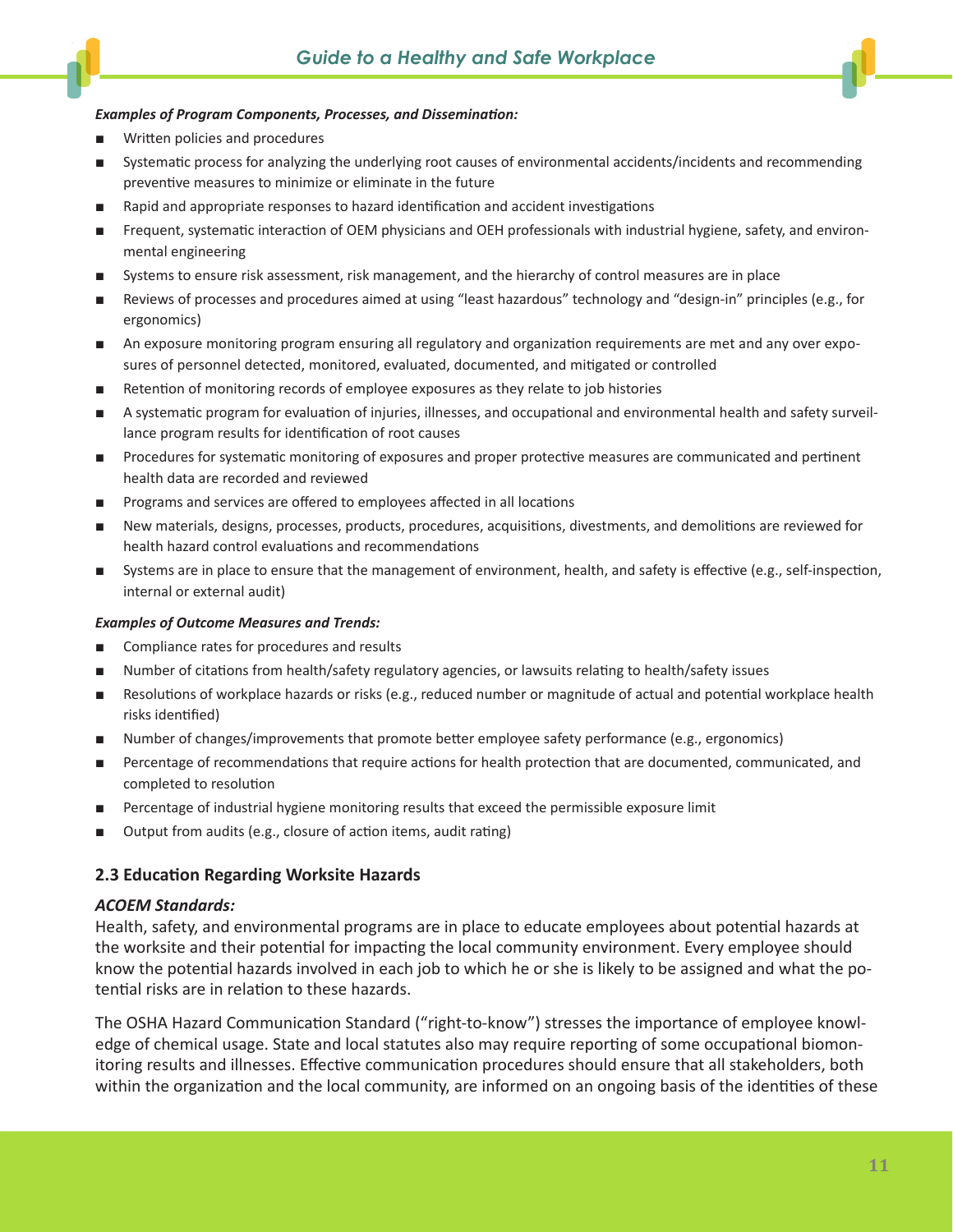hazardous chemicals, associated health and safety hazards, and appropriate protective measures. Systematic review regarding the quality of information disseminated under the program is necessary to determine whether the information is accurate, up-to-date, and readily accessible from Safety Data Sheets (SDS) and other communication materials. Substantive guidance from OEM physicians and OEH professionals should assist employees to evaluate hazards and risks, provide employee training, and assist in the preparation of the Safety Data Sheets (SDS). A long-term approach to improving hazard communication should be part of any program and include provisions to address employee comprehension of the hazards or risks and standardized approaches to educate employees about labels and the Safety Data Sheets (SDS) format.

## *Examples of Program Components, Processes, and Dissemination:*

- Written policies and procedures in place
- System to ensure that all relevant program elements are covered
- Up-to-date programs for hazardous communications/employee right to know
- A comprehensive program for initial, ongoing, and periodic refresher training on potential work hazards
- Documented employee training on risk assessment and knowledge transfer of reproductive hazards, chemical hazards, hearing protection, bloodborne pathogens, manual lifting, ergonomics, safety, etc.
- Programs that ensure that health hazard data and exposure control requirements are readily available that list chemical, physical, and biologic agents and radioactive materials
- Engineering work practices to ensure control of hazards
- Regular and systematic communications programs to the employee population and local community officials and emergency medical responders with special emphasis to all potentially exposed persons as defined by law, organization policy, and good occupational health and safety practices
- Proactive advice provided on health and human factor issues, such as ergonomics and shift work
- Programs that ensure information is kept current about applicable laws, regulations, permits, codes, workplace standards, and practices
- Systems for resolution of conflicts about potential hazards and the resulting operating requirements documented and communicated to those affected
- Programs to ensure services are offered to all appropriate employees and at all locations

#### *Examples of Outcome Measures and Trends:*

- Rate of compliance with policies and procedures
- Results of surveys by employees
- Percentage of compliance with employee right-to-know for all known identified hazards such as bloodborne pathogens, etc.
- Participation rates for employee training, results of training, and updating training
- Quantitative results of organization's monitoring of education and training needs
- Effectiveness of training as measured by post-test evaluation and compliance inspections
- Quantitative evidence of impact of training on health, safety and environmental programs, issues, illnesses and injuries
- Number of changes to training that resulted from training being adapted to address actual environmental and/or occupational injuries and illnesses
- Number of adaptations of programs to address safety performance
- Quantitative results of audits done by professionals to ensure compliance

# **2.4 Personal Protective Equipment (PPE)**

## *ACOEM Standards:*

Health, safety, and environmental programs should ensure that employees (including contractors) who need personal protective equipment (PPE) are clearly identified, provided with proper selection, and fitted with personal protective devices. These include equipment such as hearing and eye protection, gloves, respira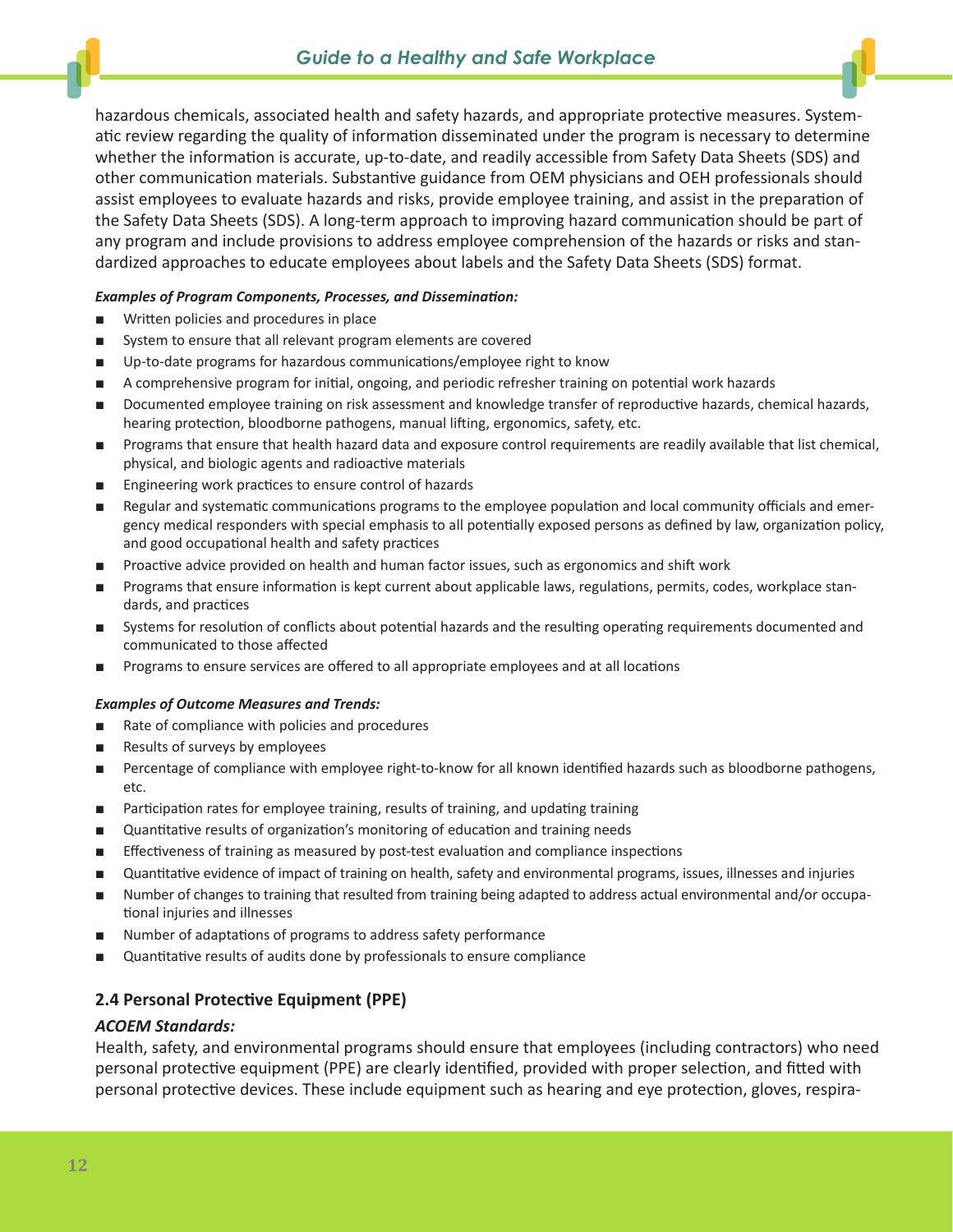tors, fall protection, hazard suits, etc. (see [https://www.acoem.org/acoem/media/News-Library/Role\\_of\\_](https://www.acoem.org/acoem/media/News-Library/Role_of_the_Professional_Supervisor-in-Audiometric-Testing.pdf) [the\\_Professional\\_Supervisor-in-Audiometric-Testing.pdf](https://www.acoem.org/acoem/media/News-Library/Role_of_the_Professional_Supervisor-in-Audiometric-Testing.pdf)). The organization should determine that the devices provide adequate protection to employees. The organization should also provide adequate education to employees in the proper utilization, cleaning, and care, and where applicable, disposal of equipment for all potential uses. Furthermore, employees who utilize respirators should be enrolled in an appropriate medical evaluation program. This should be provided to all impacted employees at all relevant sites. OEM physicians and OEH professionals and management should actively encourage employee compliance with proper care and use of equipment.

## *Examples of Program Components, Processes, and Dissemination:*

- Documented system for identification of the need for personal protective equipment (PPE)
- A documented process for evaluation of employees requiring personal protective equipment (PPE) and the procedure to ensure that all affected employees (including contract employees) are provided with equal high-quality safety and health protection as well as training
- A systematic measurement system to provide visibility and control of the process
- A systematic approach that reviews all hazards and ensures that all hazard controls have been evaluated and used prior to using personal protective equipment (PPE)
- Program to ensure personal protective equipment (PPE) is certified by appropriate independent entities (e.g., National Institute for Occupational Safety and Health, American National Standards Institute)
- Written policies on voluntary use of personal protective equipment (PPE)
- Written policies/training on personal protective equipment (PPE) storage, cleaning, and repair processes
- Programs that ensure services are offered to all employees in all locations
- Programs to ensure employees are able to wear personal protective equipment (PPE) that is appropriately fitted
- Audit of personal protective equipment (PPE) programs to ensure they are continuing to be effective

#### *Examples of Outcome Measures and Trends:*

- Personal protective equipment (PPE) utilization rates for hearing and/or eye protection, respiratory protection, radiation shielding, blood/fluid barriers, heat resistant garments (e.g., Nomex®, gloves, etc.)
- Quantitative assessment of employees knowledge and skills relative to requirements
- Quantitative results of training documentation and assessment of training effectiveness
- Quantitative evidence of effectiveness of personal protective equipment (PPE) procedures and instructions in preventing occupational injuries and illnesses
- Training compliance rates
- Impact of training on issues potentially related to sub-optimal personal protective equipment (PPE) use
- Injury rates from failure to use personal protective equipment properly as root cause (e.g., needlesticks)
- Results from quantitative fit testing (both respirator and hearing protection)
- Results of internal audits for appropriate use and compliance
- Number of new cases of work-related noise-induced hearing loss
- Benchmark comparisons of use of personal protective equipment (PPE) with other organizations of similar size in the same industry
- Number of employees required to wear personal protective equipment (PPE) and reductions in percentage over time owing to hazard abatement

## **2.5 Toxicological Assessment and Planning**

## *ACOEM Standards:*

Organizations should evaluate all areas where chemical exposures may affect the health and safety of employees or the environment. Processes should be in place for toxicological assessment of new chemicals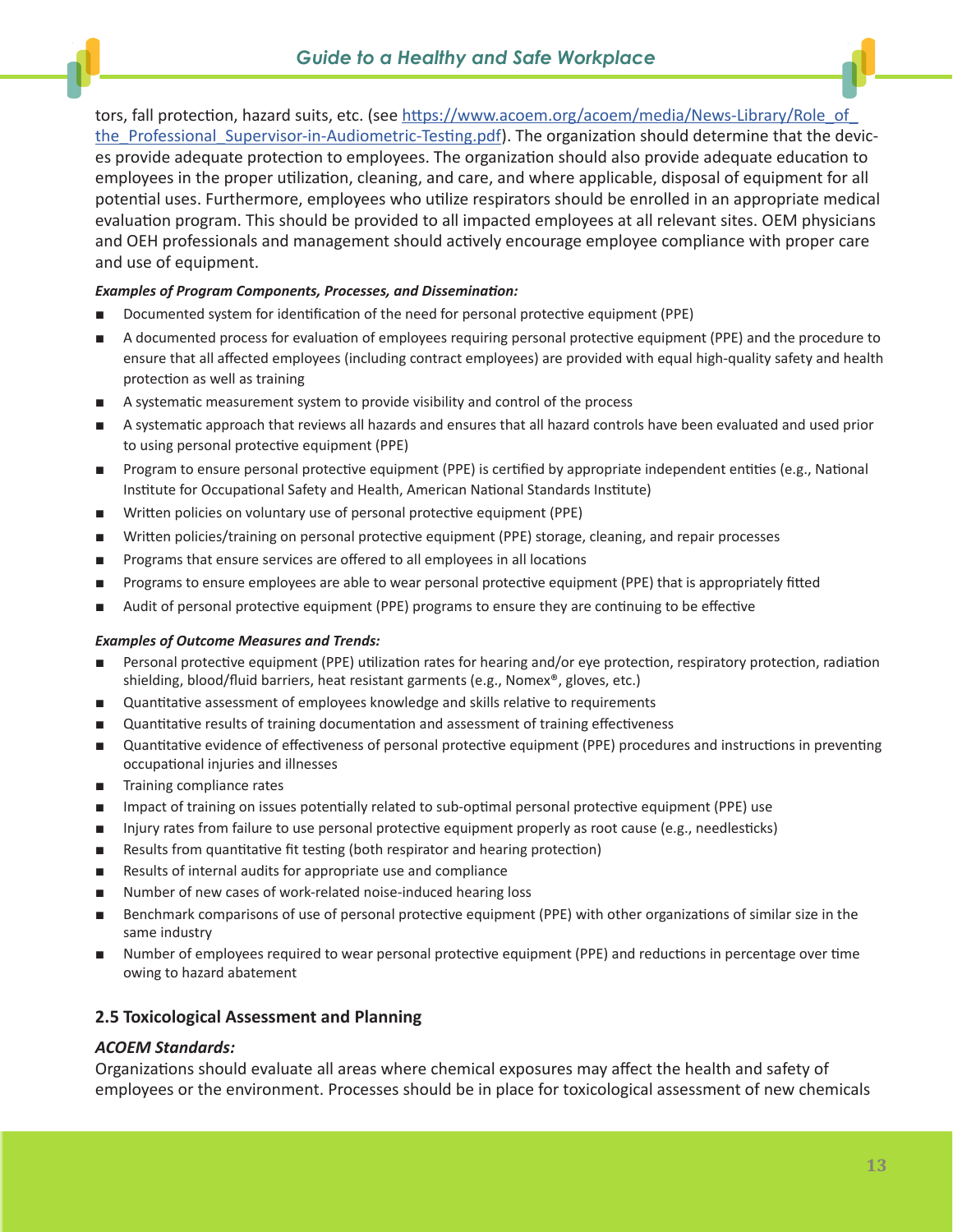prior to introduction in the workplace. OEM physicians and OEH professionals should recommend appropriate protection and surveillance of employees in keeping with data available or until appropriate data are received. Where adequate data does not exist, OEM physicians and OEH professionals should recommend appropriate control measures to protect staff and where there is good science-based rationale, medical surveillance and testing practices. Health, safety, and environmental programs should include procedures to incorporate advice on the nature, adequacy, and significance of toxicological test data pertinent to the workplace. Organizations that develop and/or sell chemicals may need to conduct toxicological assessments on chemical substances that have not had adequate toxicological testing.

#### *Examples of Program Components, Processes, and Dissemination:*

- Safety Data Sheets are readily available at all relevant worksites for ease in consulting in case of exposure
- Employees receive training in the organization's hazardous chemical management (or hazard communication) process
- There is a review of proposed materials or agents before they are introduced to a site
- Programs to ensure that services are offered to all employees at all locations
- Appropriate supplies and treatment plans to treat the most common employee chemical exposures in the workplace
- Employee and customer reports of adverse health effects related to products and services
- Information on potential hazards associated with products and guidance to ensure proper handling, use and disposal is documented and communicated to end users
- Procedures to proactively prevent future health and/or environmental problems from products/services
- The amount and thoroughness of testing on products/services sold by the organization and relevance of this testing to current and future health concerns is documented and reviewed
- Documented system for identifying chemicals for which the organization will initiate toxicological testing

#### *Examples of Outcome Measures and Trends:*

- Percentage of employees receiving hazardous chemical management (or hazard communication) training
- Process for reviewing new chemicals being introduced into the workplace; number of times that substitution of a less hazardous substance is recommended; number of times that recommendations for medical surveillance are made; number of times that recommendations for personal protective equipment (PPE) are made
- Number of toxicological evaluations
- Number of times toxicological evaluations led to changes/improvements in work processes
- Percentage of chemicals used on site for which Safety Data Sheets are available and the frequency with which these are updated
- Number of Safety Data Sheets developed as manufacturer of the product
- Frequency of updating the Safety Data Sheets
- Number of different sources of data the organization utilizes to predict future trends that may impact their products, services, or operations
- Ability to use exposure events to judge needs in this area
- Funds committed for toxicological research

## **2.6 External Environment**

## *ACOEM Standards:*

Health, safety, and environmental programs focus not only on workplace hazards, but also the impact of emissions on the community and the protection of the environment. Organizations and employees must go beyond the risks of specific jobs. Steps must be taken to encourage identification of workplace hazards and external pollution. Energy consumption is an expectation of the organization and employee involvement and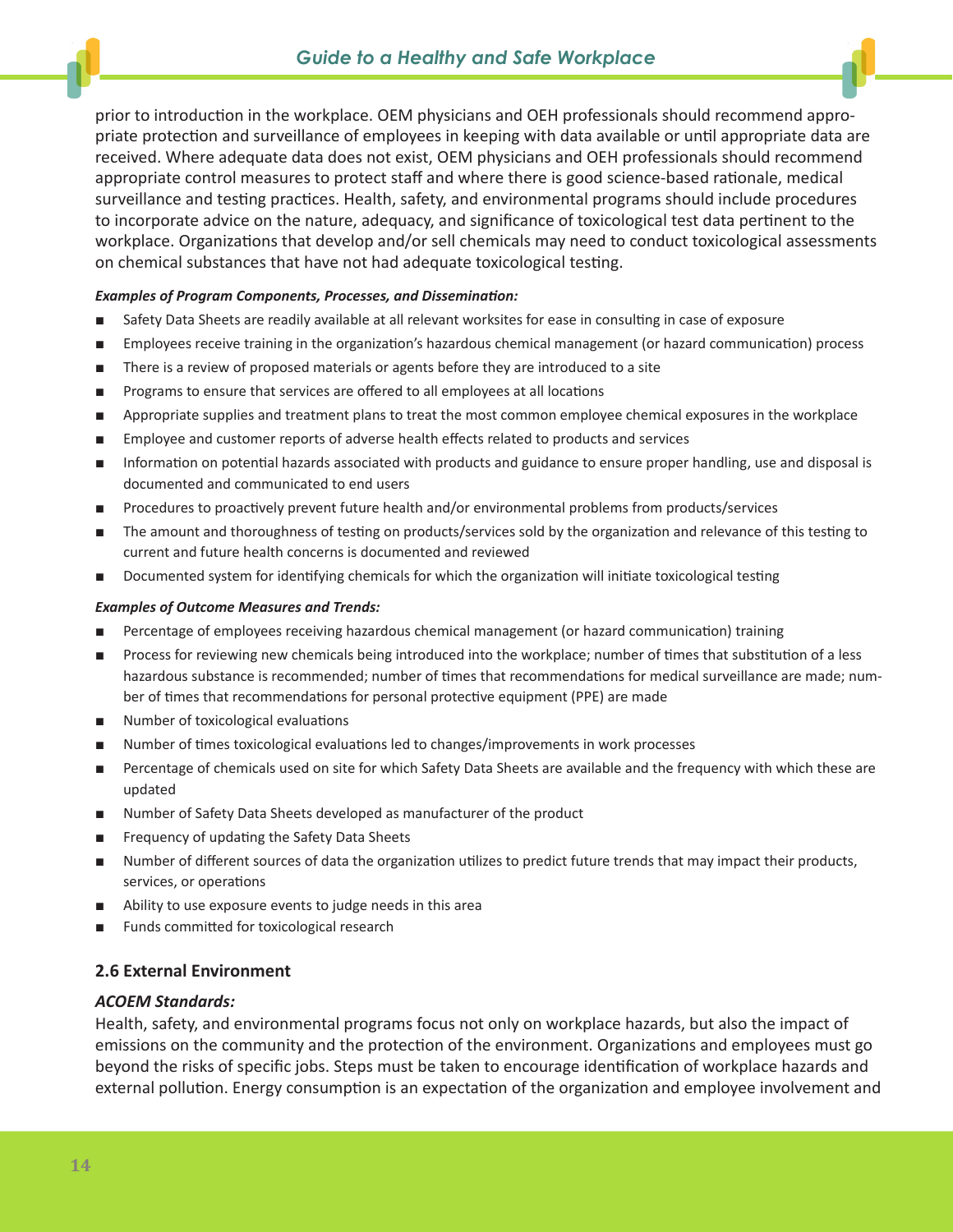participation is key. Appropriate recycling of solid and hazardous waste requires the commitment of management and cooperation of the workforce. The safety of materials used, manufacturing processes and process changes, products, and byproducts must be evaluated for the impact on the workplace and the external environment. Employee and community awareness of potential hazards is not only a regulatory requirement, it must be made a part of daily practice. Effective disaster and critical incident management requires education and ongoing diligence with a focus on the employee and the community.

## *Examples of Program Components, Processes, and Dissemination:*

- A documented system for the identification and quantification of chemicals that enter the external environment
- Comprehensive process for review and identification of methods to minimize environmental impact of chemicals
- Procedures to proactively prevent future health and/or environmental problems from products and services
- Efficient use and measurement of energy and reduction of greenhouse gases/CO<sub>2</sub>
- Information available for recognizing and treating over exposure to potentially hazardous chemicals and the environmental impact from products for distribution to the local community
- Employee and customer reports of adverse health effects related to products and services
- Recycling of wastes from the production facilities/workplace
- Recyclability of products manufactured
- Support for green areas/forests at or near facilities
- Manufacture of products of environmentally friendly products from suppliers/raw materials (Life Cycle Analyses; see <http://www.epa.gov/epp/pubs/guidance/finalguidance.htm>)
- Education to the community to potential risks of products including catastrophes (compliance with environmental right to know laws)
- Personal support of environmental or sustainable goals (e.g., home waste recycling/disposal, home energy use, carpooling, etc.)

#### *Examples of Outcome Measures and Trends:*

- Number of regular environmental evaluations and audits
- Number of times that the evaluations led to changes/improvements in work processes
- Posting of community air pollution levels
- Number and frequency of regular environmental audits and review of facilities and waste disposal sites
- Toxic release inventory (TRI) required by the U.S. Environmental Protection Agency (EPA) annually and records of the amount of "toxics" used
- Requirements to follow the International Organization for Standards (ISO) environmental guidelines (14001)
- Funds committed for toxicological research

## **2.7 Emergency Preparedness, Continuity Planning, and Disruption Prevention**

## *ACOEM Standards:*

The organization should assure that health, safety, and environmental programs incorporate plans for managing health-related aspects of emergencies, including disasters, terrorism, and public health hazards (such as COVID-19 pandemic). This is important for the safety and welfare of the employees and the local community as well as for the continuity planning and prevention of disruption of organizational initiatives. Since the organization's health and safety personnel are an essential part of dealing with an emergency at the workplace and in the community, planning for emergencies should be done in conjunction with the local community leaders. Under Title III-Superfund Amendments and Reauthorization Act (SARA), organizations covered under the Hazard Communication Standard are required to make their chemical inventories known to emergency response groups of the local community. Where these standards are not met, it is the responsibility of OEM physicians and OEH professionals to work for improvement. Concern or fear of workplace events, natural disasters or terrorist attacks requires considerable professional judgment. OEM physicians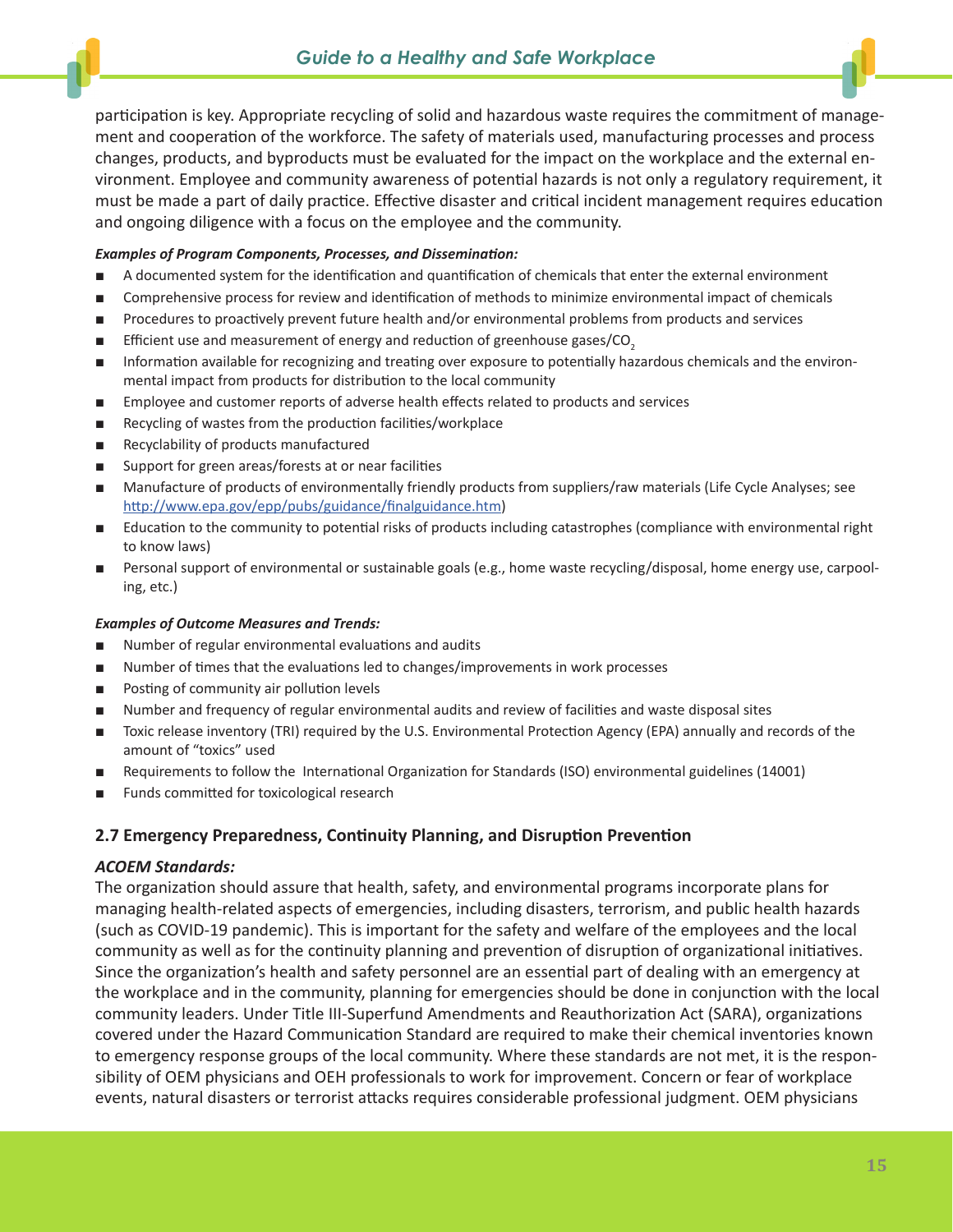and OEH professionals should assure that proper treatment referral networks, such as Employee Assistance Program (EAP) and critical incident debriefing (CID) resources are in place. (see National Academies of Sciences, Engineering and Medicine. *Evidence-based Practice for Public Health Emergency Preparedness and Response*. Washington, D.C.: The National Academies Press; 2020).

#### *Examples of Program Components, Processes, and Dissemination:*

- A systematic response plan exists that is integrated with the local community emergency services
- The response plan includes clear delineation of measures of responsibility including emergency care
- Systematic process is used to define standards/goals and professional networks to mitigate disaster effects
- Goals and standards specify levels of performance that will lead the organization to a world-class level of performance on these factors
- Robust systematic process exists for identifying potential risks and assessing those risks and possible consequences
- Regular review meetings and table top exercises are held to assess emergency preparedness plans
- Plans are reviewed as necessary based upon changes in requirements, the environment, or other factors
- Employee and public concerns are incorporated into the organization's planning process
- There is a process for integrating future or emerging trends into the planning process
- Local medical resources are informed of potential workplace injuries and illnesses
- Regular first aid and CPR training and emergency medical response are documented
- Investigations and debriefs of all utilization of emergency services are undertaken with identification of key learnings
- A program is in place to ensure that all employees know emergency procedures and services
- OEM physicians and OEH professionals are members of community panels
- Employee assistance professionals are trained and skilled in conducting critical incident debriefing (CID)
- There is a process to ensure that all programs and services are offered to all employees in all locations
- Emergency response teams are in place
- First aid/CPR/automatic external defibrillator (AED) training and emergency drills are in place
- Agreement with emergency medical services for rapid response when necessary with regularly scheduled drills
- Use of appropriate ACOEM position statements on AEDs and workplace emergencies

#### *Examples of Outcome Measures and Trends:*

- Number of drills and assessments of readiness
- Reports on degree of success in response to real or near disasters, lessons learned and changes made
- Progress in meeting goals and standards in areas of public responsibility and corporate citizenship
- Survey results of employee and public concerns
- Number of corrective actions and "lessons learned" from drills, table-top sessions, and real incidents
- Number of CIDs and results
- Number and frequency of meetings with community groups involving OEM physicians and OEH professionals
- Number of uses of AEDs and number of saves

# **SECTION 3.0 SOCIAL DIMENSION**

As a part of their commitment to the Social Dimension, organizations need to demonstrate adherence to diverse activities aimed at ensuring engagement of integrated health and safety strategies with employees. This could include establishing and maintaining health and safety education programs, well communicated population-health strategies, and providing evidence of extending equal access to benefits. Organizations can also demonstrate a reduction of disparities among employees in health and safety outcomes and being a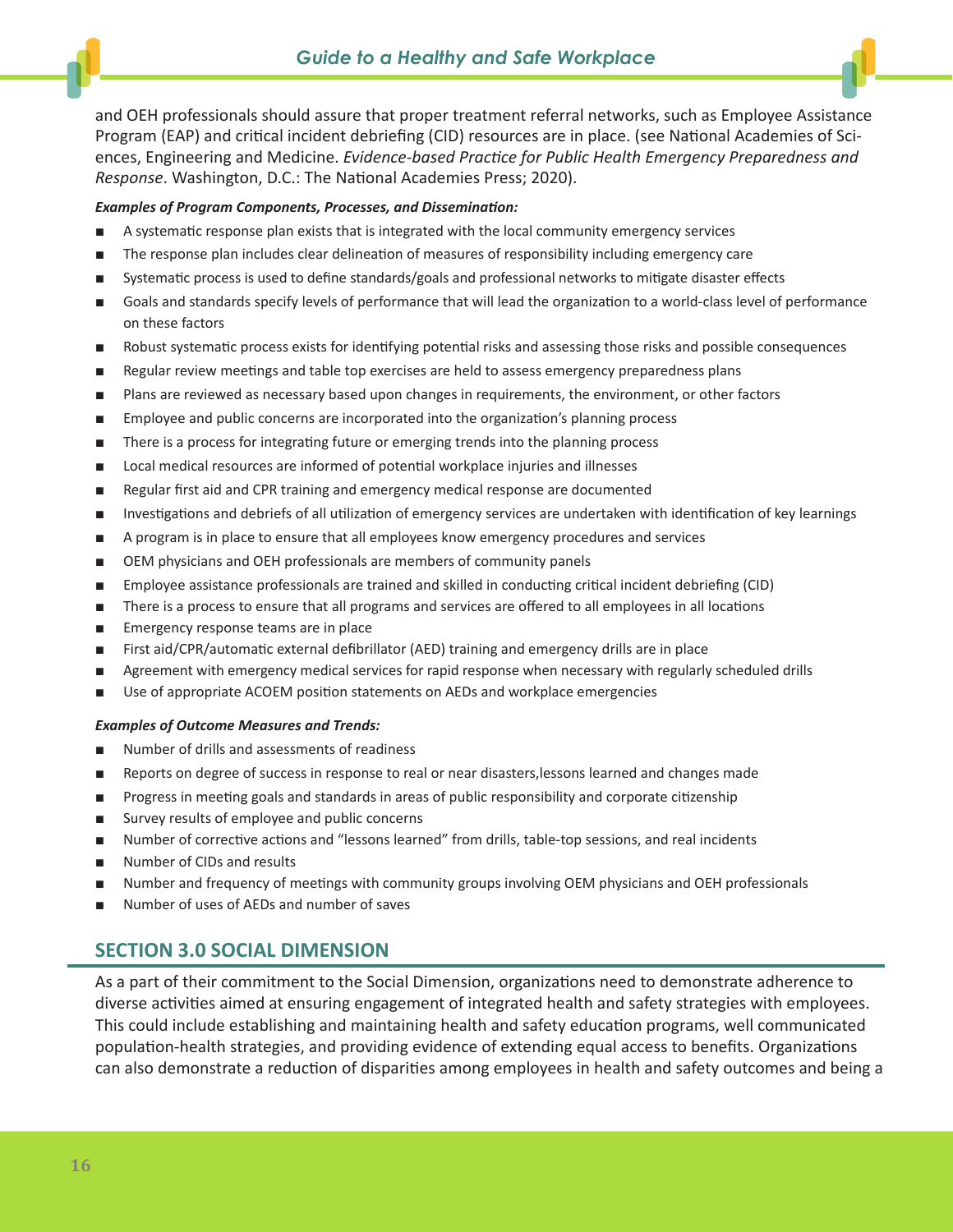good corporate citizen of the community (e.g., participation in community-wide health, safety and environmental programs).

# **3.1 Evaluation and Quality Improvement**

# *ACOEM Standards:*

Program evaluation is necessary to assure that programs meet objectives and operate effectively and efficiently. Program evaluation methods will vary, but periodic review is necessary to make sure that high standards are being met and maintained. Data collection is not sufficient; the information must be collated, validated, tracked, trended, and used in planning appropriate, specific interventions for quality improvement.

## *Examples of Program Components, Processes, and Dissemination:*

- Annual evaluation of the safety and health management system in order to maintain knowledge of site hazards
- Well-defined program components and expectations subject to review
- Benchmarking of effectiveness of system elements
- Verification of goals completed and modification of goals, policies, and procedures as warranted
- Adherence to ACOEM's (see [https://acoem.org/about-ACOEM/Governance/Code-of-Ethics\)](https://acoem.org/about-ACOEM/Governance/Code-of-Ethics) and other occupational health and safety organizations' code of ethical conduct
- Evidence of communication across all channels including employee involvement and involvement of safety and health departments in planning for new equipment, processes, buildings, etc.
- Determination of effectiveness of occupational and environmental health and safety management after each accident or incident
- Positive response to internal and external audits
- Robust audit programs and consideration of external accreditation (e.g., ISO 14001 and ISO 18001)

## *Examples of Outcome Measures and Trends:*

- Percentage of completed recommendations in periodic written evaluations
- Results of audits and management plans
- Program goals that have been achieved and modified to address opportunities for improvement
- Results and trends of patient and client satisfaction surveys (see [https://acoem.org/acoem/media/News-Library/Pa](https://acoem.org/acoem/media/News-Library/Patient_Satisfaction_Measurement_in_Occupational-12-(1).pdf)tient Satisfaction Measurement in Occupational-12-(1).pdf)
- Number of recognition awards (state, national or other)

# **3.2 Innovation**

.

# *ACOEM Standards:*

ACOEM is committed to enhancing the overall health, safety, and wellness of the workplace and has developed the eCHAA to recognize the finest health programs in North America. In the spirit of continuous improvement and innovation, the College recognizes that organizations will continue to expand the envelope of programs that impact the health, safety, and/or environment of employees and communities in which the organization operates. The ACOEM standards are set forth to provide insight into programs that provide positive impact and will continue to seek evidence of these programs. Organizations are encouraged to continue to expand with new innovative programs that show positive impact on the goals and objectives of employee health, safety or environment including quality, impact and employee experience. These programs may come about from analysis of unmet needs or new ways to meet existing needs with improved efficiency and effectiveness. Procedures, processes, goals and metrics should be established for each new program.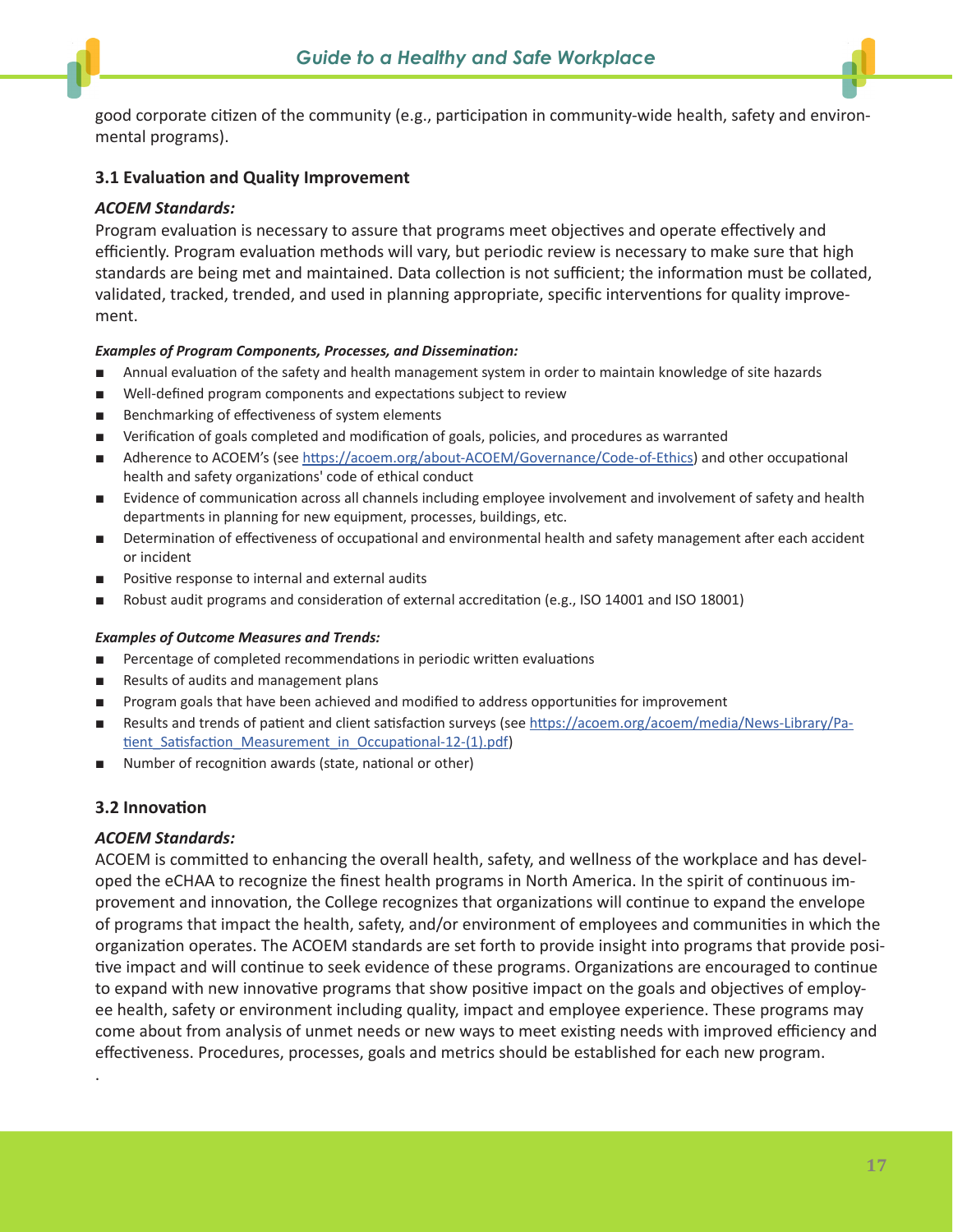#### *Examples of Program Components, Processes, and Dissemination:*

Innovative approaches to improve programs in any category of the standards and/or meeting unmet needs. Programs and processes should demonstrate that they led to major changes and improvements and significantly better performance.

#### *Examples of Outcome Measures and Trends:*

- Evidence-based results of new programs, how the results are validated
- Impact of the innovation on reducing hazards and on organizational policies and procedures
- Public announcements of new innovative programs
- Studies published in peer-reviewed journals
- Awards received for innovation
- Positive influence on scientific regulatory decisions

## **3.3 Social and Community Responsibility**

#### *ACOEM Standards:*

ACOEM standards indicate that an organization has a social responsibility to the community in which it operates. This includes the families of employees as well as the cities, towns and geographic locations of its facilities. The workforce composition should be reflective of the demographics of the community in which the organization resides and this diversity of the workforce should be evident at all organizational levels. Organizations should engage in community activities on a regular basis. Organizations should provide educational opportunities for employees and conduct reviews to ensure that the health and safety programs are available to all relevant areas of the organization and community.

#### *Examples of Program Components, Processes, and Dissemination:*

- Promotional grants to the community based on improvement in health, safety and environmental concerns, not necessarily related to the strategic interests of the organization
- Outreach to the community and medical and other health-related support
- Support to schools with programs and classes
- Drug take back days
- Community recycling
- Health fairs for the community
- Matching funds for support to the community
- Encouraging volunteer hours and programs for employees
- Donation programs to support community needs
- Support for day care (onsite or offsite)
- Peer support groups for challenges of taking care of elderly family members
- Well-equipped lactation rooms for nursing mothers
- Employee advancement English as second language to employees, online tuition reimbursement
- Extended paternity/maternity leave
- Disaster and pandemic relief efforts
- Involvement with social justice efforts

- Employee composition reflects the demographics of the community by gender, ethnicity, sexual orientation, age, etc.,
- Number of community activities engaged in annually
- Number of volunteer hours by employees
- Number of programs offered to the community and community attendance
- Amount of donations provided to the community per employee over time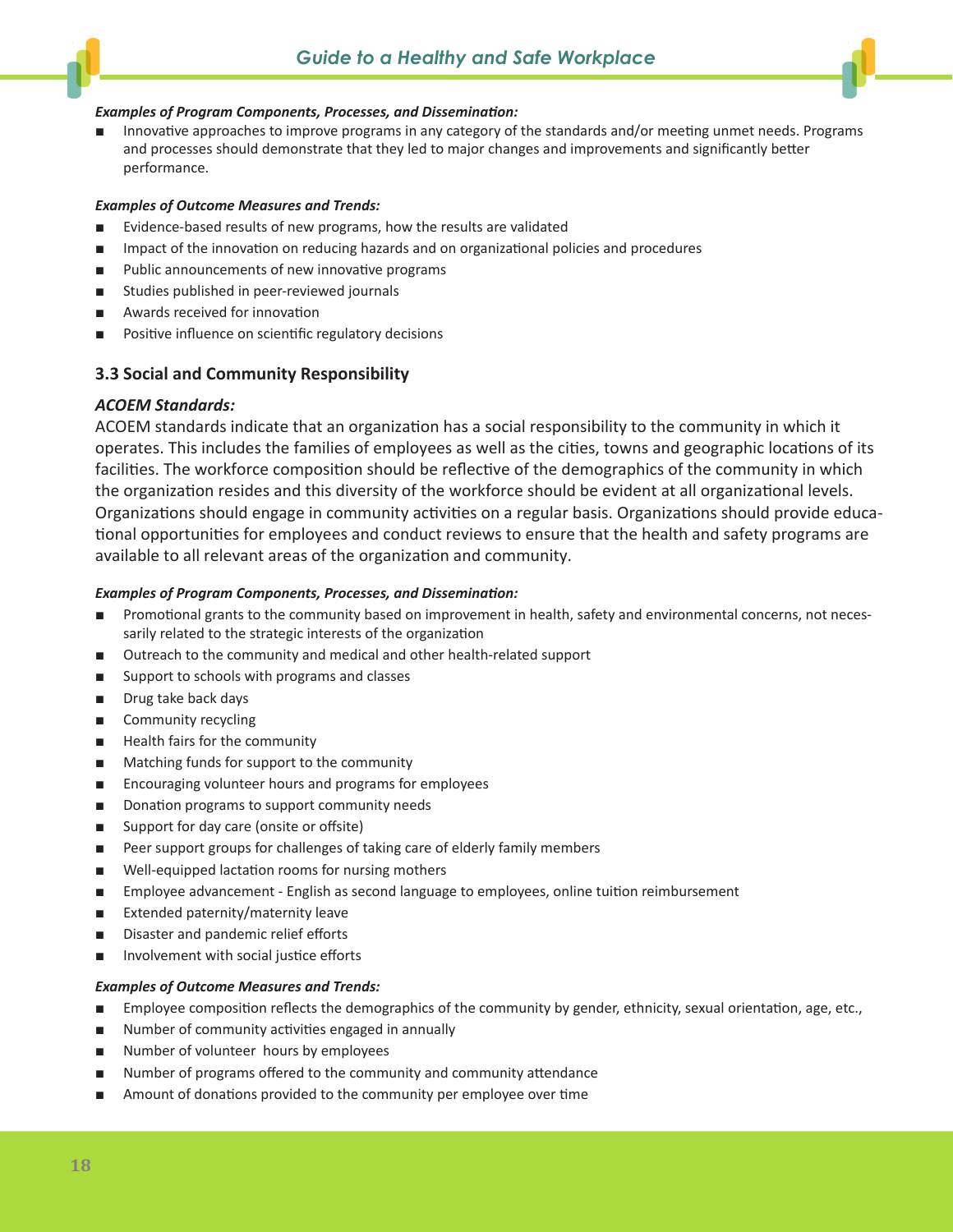- Evidence of employee advancement in proportion to the demographics of the workforce (e.g., percentage of each represented demographic at organizational levels)
- Sustained positive impact on the community over time
- Measures to protect from a disaster/pandemic personal protective equipment (PPE) (e.g., masks) to community, extra resources for areas more impacted, education, etc.

# **3.4 Travelers' Health**

## *ACOEM Standards:*

Organizations should have a method to advise travelers concerning various travel-related issues such as prevention of jet lag, food- and water-borne diseases, local outbreaks of illness, motion sickness, and the need for medical care abroad. Vaccinations and information are available to employees who may be exposed to a disease for which there is an effective vaccination (e.g., hepatitis A and B virus exposure in travel to certain areas).

## *Examples of Program Components, Processes, and Dissemination:*

- Formal travel programs for domestic and international travelers/assignees as appropriate pre-trip and post-trip/ expatriates' evaluation
- Travel medicine advice for international travelers/expatriates and families including sending the organization's teams to aid in response to natural/man-made disasters
- Advice by OEM physicians and OEH professionals on sanitation and hygiene
- System and database used for providing up-to-date travel health advisories
- Medical evacuation plans for international travelers
- Mental health assessment and preparation for expatriates and families
- Assessment of medical needs of international travelers and quality of care for international travelers/assignees/ expatriates.
- Protocol for dissemination of program offerings to all applicable employees and locations

## *Examples of Outcome Measures and Trends:*

- Immunization compliance rates with national guidelines such as the Advisory Committee on Immunization Practices (ACIP) for appropriate groups for required routine (influenza, pneumococcal disease) and recommended vaccines (e.g., hepatitis A and B, typhoid, yellow fever, tetanus, Japanese encephalitis, meningitis, etc.)
- Compliance with guidelines (e.g., ACIP) with malaria prophylaxis
- Participation rates of travelers who need medical assessments
- Assessment of satisfaction of progress by travelers/expatriates
- Post-trip health status reports
- Failure rates of expatriate assignments due to medical or mental health problems
- Percent of eligible (indicated at risk) employees and locations receiving programs

# **3.5 Health Promotion and Wellness Including Non-Occupational Injury and Illness Management**

## *ACOEM Standards:*

Health education and health promotion programs (see [https://acoem.org/acoem/media/News-Library/Work](https://acoem.org/acoem/media/News-Library/Workplace-Health-Protection-and-Promotion.pdf)[place-Health-Protection-and-Promotion.pdf](https://acoem.org/acoem/media/News-Library/Workplace-Health-Protection-and-Promotion.pdf)) are integral to maintaining and enhancing the health of employee populations. Periodic health screening examinations and education aimed at maintaining and promoting the health of employees are important aspects of comprehensive employee health, safety, and environmental initiatives. Health risk appraisals (HRAs) can be used to identify and prioritize beneficial health behavior c[h](http://h)ange programs. For example, smoking cessation (see h[ttps://acoem.org/acoem/media/PDF-Library/](https://acoem.org/acoem/media/PDF-Library/Public_Affairs/Policies_And_Position_Statements/Guidelines/Guidelines/Guidance_to_Employers_on_Integrating.pdf) Public Affairs/Policies And Position Statements/Guidelines/Guidelines/Guidance to Employers on Inte[grating.pdf](https://acoem.org/acoem/media/PDF-Library/Public_Affairs/Policies_And_Position_Statements/Guidelines/Guidelines/Guidance_to_Employers_on_Integrating.pdf)), nutrition, and exercise programs have been documented to improve health and productivity. Evidenced-based approaches are used to develop the content and periodicity of preventive services and are reviewed regularly by knowledgeable professionals. Employee participation is typically voluntary. However,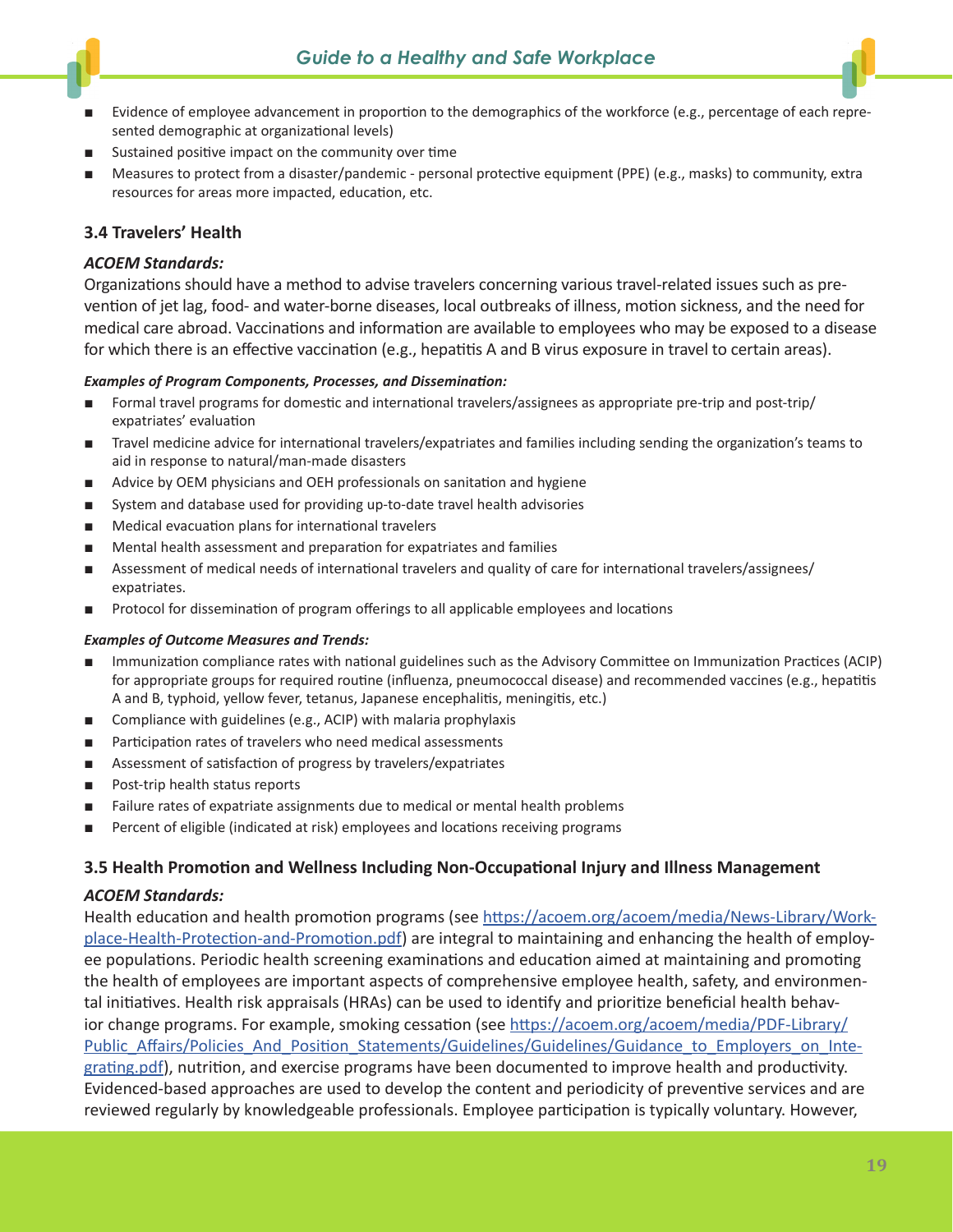

these programs help maintain and promote the health and productivity of the employee, improve morale and foster employer concern for employees' general welfare.

The health, safety, and environmental programs should also provide treatment for emergency conditions including emotional crises that occur among employees while at work. This treatment may only be palliative and to prevent loss of life and limb or, where personnel and facilities are available, may be more definitive. These services are convenient for the employee and enhance productivity in the workplace by helping to reduce time away from the work site for minor injury or illness. Employers may even arrange for personal medical care to be provided at the workplace. Care at the workplace should be consistent with local standards of patient-physician relationships. OEM physicians and OEH professionals can motivate and educate employees to take responsibility for making wise, healthier choices in lifestyle behavior and personal health care decisions.

## *Examples of Program Components, Processes, and Dissemination:*

- Senior management support, participation, and periodic feedback on programs
- HRAs and assessment of readiness to change health behaviors
- Risk factor screening (e.g., cardiovascular fitness, body mass index, blood pressure, immunizations, allergy desensitization, and cholesterol)
- Specific cancer screening programs for early detection following national guidelines
- Health information and health education programs (e.g., weight loss (see [https://acoem.org/acoem/media/News-Li](https://acoem.org/acoem/media/News-Library/Obesity_in_the_Workplace_Impact_Outcomes.pdf)[brary/Obesity\\_in\\_the\\_Workplace\\_Impact\\_Outcomes.pdf](https://acoem.org/acoem/media/News-Library/Obesity_in_the_Workplace_Impact_Outcomes.pdf)), smoking cessation (see [https://acoem.org/acoem/media/](https://acoem.org/acoem/media/PDF-Library/Public_Affairs/Policies_And_Position_Statements/Guidelines/Guidelines/Guidance_to_Employers_on_Integrating.pdf) [PDF-Library/Public\\_Affairs/Policies\\_And\\_Position\\_Statements/Guidelines/Guidelines/Guidance\\_to\\_Employers\\_on\\_Inte](https://acoem.org/acoem/media/PDF-Library/Public_Affairs/Policies_And_Position_Statements/Guidelines/Guidelines/Guidance_to_Employers_on_Integrating.pdf)[grating.pdf\)](https://acoem.org/acoem/media/PDF-Library/Public_Affairs/Policies_And_Position_Statements/Guidelines/Guidelines/Guidance_to_Employers_on_Integrating.pdf), health clubs, smoke-free environment, healthy vending machine and cafeteria selections)
- Personal follow-up of those at high risk
- Evidence of a preventive approach to employee health, safety, environment, and ergonomics
- Non-occupational illness, ergonomically related complaints, symptoms, and disease prevalence reviews
- Guidelines and communications to OEM physicians and OEH professionals to encourage health promotion
- Effective communications to employees on what they can do to reduce illness, disease, and accidents
- Policies and protocols on medical care/treatment for non-work-related injuries and illnesses
- Patient satisfaction surveys
- Protocol for dissemination of program offerings to all applicable employees and locations

- Participation rates for HRAs, screening programs, and health education and behavior change programs
- Prevalence of health risks and chronic disease in employee/beneficiary populations
- Projection of health-related costs and return on investment (ROI) analyses
- Effectiveness of risk reduction programs
- Impact of programs on clinical data and productivity and on safety (i.e., reduction of illness, injury, absence)
- Treatment activity logs
- Costs of different patterns of treatment
- Participation/utilization rates for flu vaccine programs
- Productivity improvements due to on-site medical services (e.g., number of lost work-days saved per employee)
- Patient satisfaction rates (see [https://acoem.org/acoem/media/News-Library/Patient\\_Satisfaction\\_Measurement\\_in\\_](https://acoem.org/acoem/media/News-Library/Patient_Satisfaction_Measurement_in_Occupational-12-(1).pdf) [Occupational-12-\(1\).pdf](https://acoem.org/acoem/media/News-Library/Patient_Satisfaction_Measurement_in_Occupational-12-(1).pdf))
- Utilization rates for on-site medical services
- Percent of eligible employees and locations receiving programs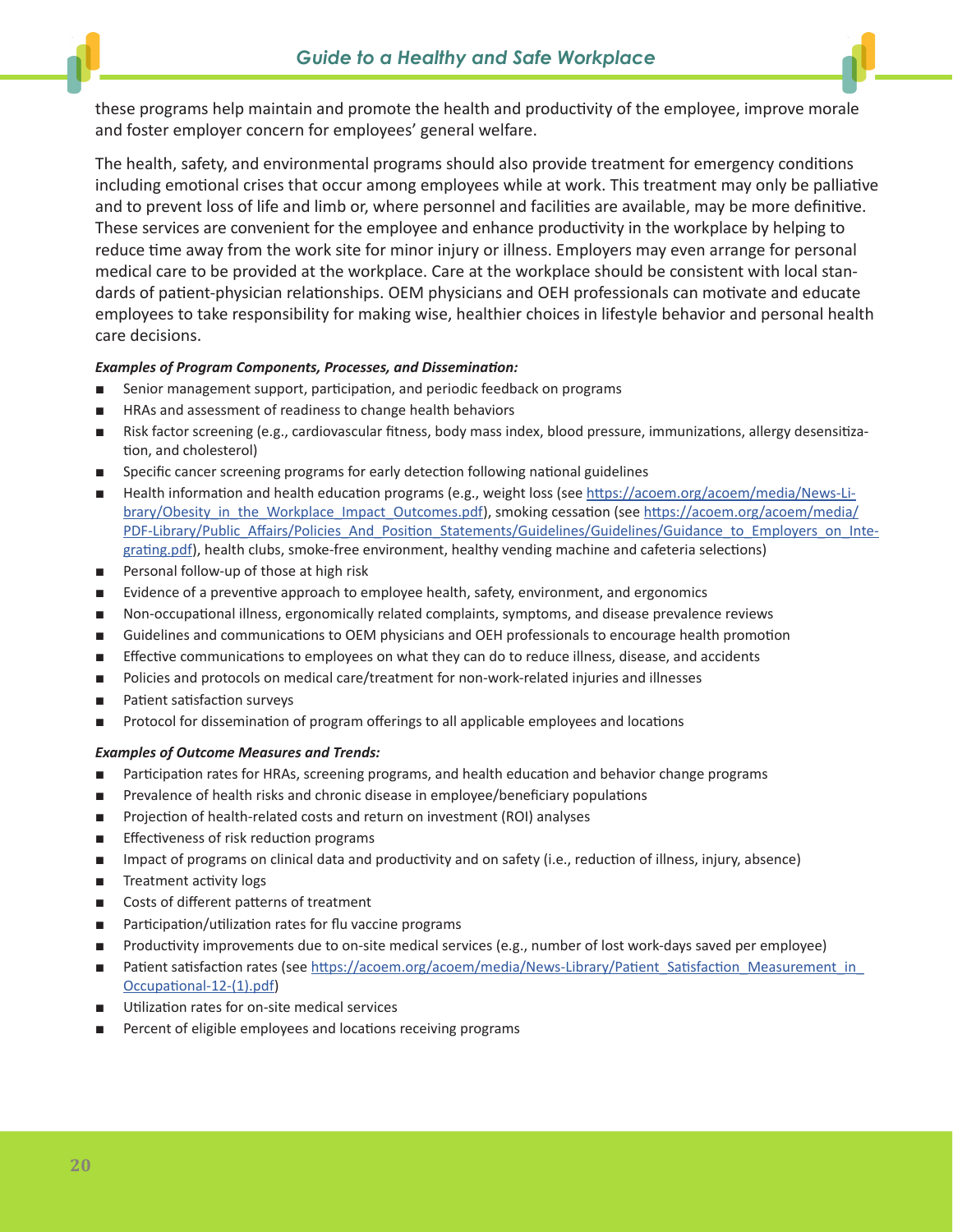## **3.6 Health Benefits Management**

## *ACOEM Standards:*

Organizations are challenged to skillfully manage human capital to maximize the health, safety, and productivity of the workforce. Health benefits management includes assessing and identifying specific health care needs of a given employee population and helping to maximize available resources to have the largest impact on delivery of high-quality care to employees, retirees, and their families. Actuarial claims analysis for trends in diagnoses and costs can facilitate planning appropriate disease management and health promotion programs. Actuarial rate-setting can help guide appropriate utilization of medical services. Pharmacy benefit plan design can reduce costs while providing access to appropriate medications.

Quality of care of network providers can be evaluated against evidence-based best practices and standards and providers can be rewarded for highest quality care. OEM physicians and OEH professionals provide valuable assistance in evaluating employee health benefits, benefit costs, and the adequacy of care provided. OEM physicians and OEH professionals are in a unique position to apply epidemiology, statistics, and information systems to assure quality of care and identification of the most effective opportunities to improve the health of a defined population of employees/beneficiaries.

#### *Examples of Program Components, Processes, Dissemination:*

- Information for employees on medical plan choices and explanation of available services, benefits, and how plans work
- List of plan providers including primary care physicians, specialists, and other health practitioners
- Policies available that define rights and responsibilities of plan members
- Programs available that educate employees about self-care and appropriate use of medical care
- Health benefit plan activities that educate and promote good health
- Health benefits tailored to employee health needs, organizational culture, and productivity goals
- Benefit plan covers preventive services based on national guidelines
- Assistance provided to employees to access appropriate care and ensure they receive level of care needed
- Evidence of improving access to primary care and behavioral health care
- Guidelines to assist plan physicians to provide optimal care
- Programs and services utilization trends (including where appropriate point of service surveys)
- Health benefits and aggregate claims data readily available from insurance carriers or third-party administrators (TPAs)
- Measures of appropriateness and access to medical care
- Health plan activities to assist in the management of chronic illness while working
- Measuring and tracking of aggregate health risk factors for employees and other beneficiaries
- Integration of health benefit plan design with strategic direction in health promotion
- Data on outcomes for primary care physicians, specialists, and other practitioners in health plans
- Local physician community proactively engaged to practice evidence-based medicine using practice guidelines
- Pharmacy benefit design based on beneficiary health risk factors
- Effective program for improving the quality of clinical care provided to health plan members

- Evaluation of health plan quality e.g., National Committee for Quality Assurance (NCQA), Health Plan Employer Data and Information Set (HEDIS®) – changes resulting from review of health benefits
- Financial outcomes (e.g., temporary disability, medical care, permanent disability, future medical costs)
- Quality improvement metrics (e.g., appropriate care to patients with chronic diseases such as asthma who receive appropriate care according to National Asthma Education and Prevention Program guidelines)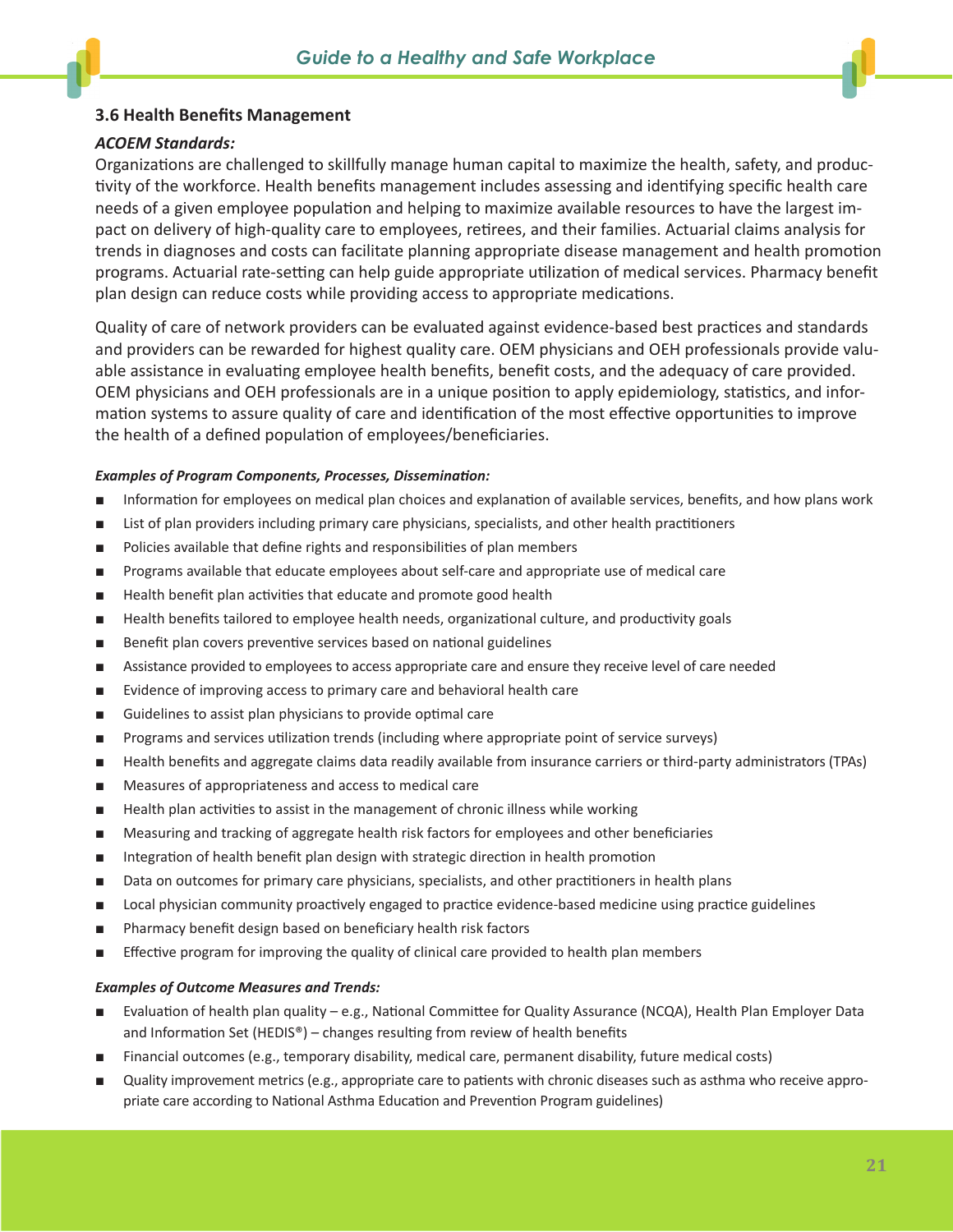

- Actual improvements that the plan has made in care and service
- Attainment of recommended participation rates in screening programs (e.g., mammography, Pap test, prostate specific antigen)
- Percentage of pregnant women who received first prenatal care visit during first 3 months of pregnancy
- Percentage of new mothers who received a check-up within 8 weeks of delivery
- Percentage of those covered having annual dental visits
- Utilization (e.g., visits per case, diagnostic tests per case, and modalities per case)
- Employee satisfaction opinion of programs offered (e.g., survey or focus group results and outcomes)
- Evidence that the health plan is working to improve the quality of care provided to plan members with specific acute conditions and correcting any problems of poor quality
- Evidence that plan members get needed emergency services
- Evidence the health plan takes action to improve the quality of care based on quality assurance feedback

## **3.7 Mental and Behavioral Health and Misuse of Substances**

#### *ACOEM Standards:*

The organization should have appropriate written policies for employee education, prevention, and recognition of substance abuse, mental health issues, and violence in the workplace. Management and supervisors should be skilled in the identification and recognition of troubled employees and refer them to OEM physicians and OEH professionals, employee assistance program (EAP) counselors, and/or substance abuse programs (SAPs). OEM physicians and OEH professionals are often involved in counseling and rehabilitation of the troubled employee in a confidential manner, realizing the importance of rehabilitation of impairment for drug or alcohol misuse. OEM physicians and OEH professionals are appropriately involved in mandated (e.g., DOT or military) or elective drug screening and testing (see [https://acoem.org/acoem/media/PDF-Library/Position-Statement-Eth](https://acoem.org/acoem/media/PDF-Library/Position-Statement-Ethical-Aspects-Drug-Testing-2019.pdf)[ical-Aspects-Drug-Testing-2019.pdf\)](https://acoem.org/acoem/media/PDF-Library/Position-Statement-Ethical-Aspects-Drug-Testing-2019.pdf) of employees and serving as medical review officers (MROs) who receive, review, and interpret drug test results as part of drug-free workplace programs. Confidentiality is maintained, with no diagnostic or treatment information provided to the employer. Workplace violence prevention and response programs are in place.

#### *Examples of Program Components, Processes, and Dissemination:*

- Written and distributed substance abuse policies and protocols
- Formal employee assistance program (EAP) and/or substance abuse program (SAP) referral plan
- Health insurance coverage of drug/alcohol treatment and rehabilitation
- Threat of violence procedures
- Impaired employee evaluations
- Compliance audits
- Employee and supervisor training
- Substance abuse testing program
- Protocol for dissemination of program offerings to all applicable employees and locations

- Percent positive alcohol and drug tests
- Success of rehabilitation and recidivism rates
- Rates of accidents related to impairment due to mental illness/substance abuse
- EAP and SAP utilization, referral, and penetration rates
- Positive substances and adulterants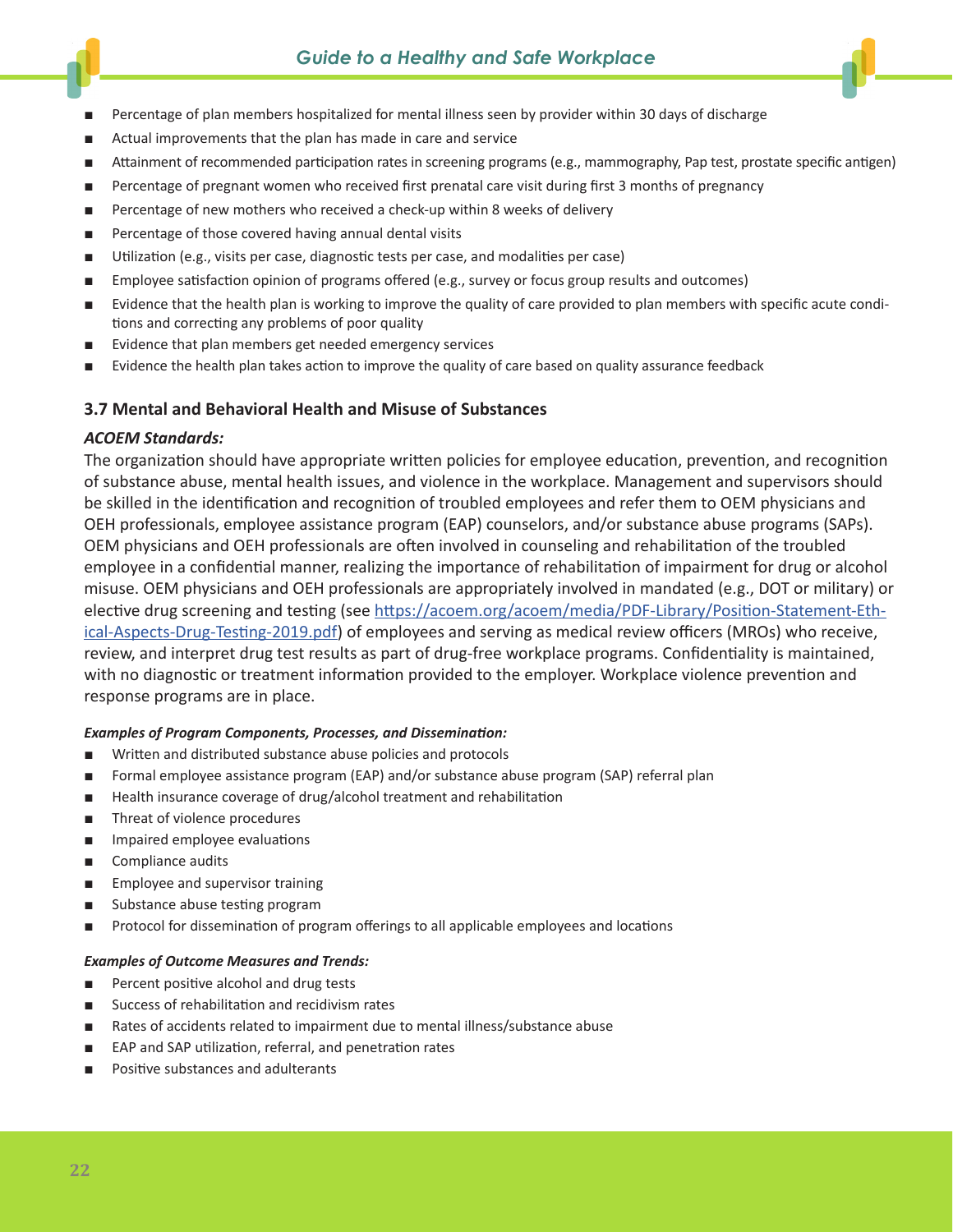



- Links between illness (behavioral or substance abuse) and workplace issues (e.g., terminations, job turnover, absenteeism, theft, security, disciplinary actions, medical claims)
- Work-related assaults and deaths from work-related homicides
- Rates of workplace violence
- Percent of eligible employees and locations receiving programs